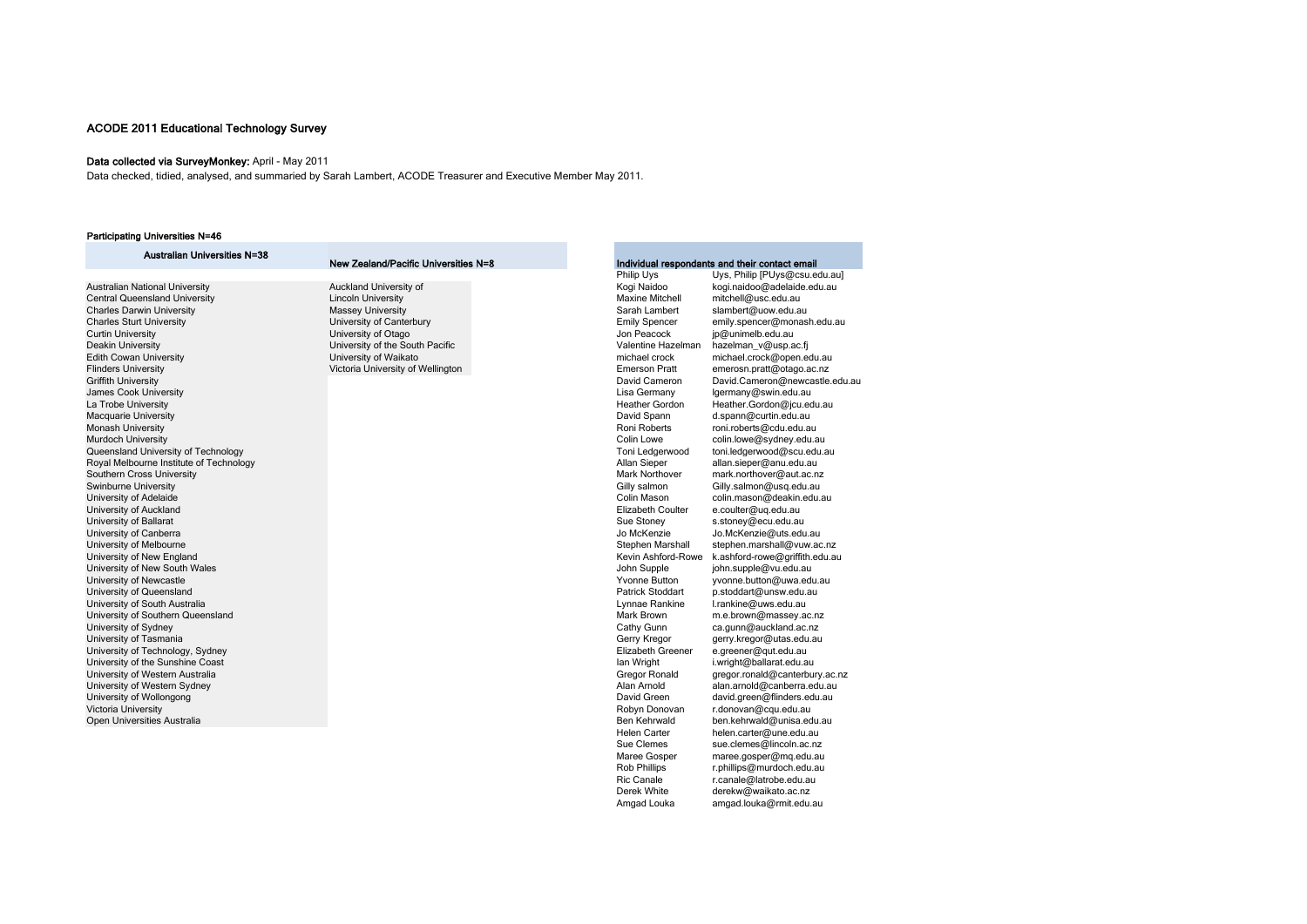## Learning Management System (LMS) and Survey Summary

(see LMS detail sheet for breakdown of data)

| <b>Answer Options</b>             | In Use | In Pilot or<br>investigation<br>phase |
|-----------------------------------|--------|---------------------------------------|
| Blackboard 9.0 or higher          | 13     |                                       |
| <b>Blackboard 8</b>               | 14     |                                       |
| Blackboard version earlier than 8 | 3      | 0                                     |
| Moodle 2.0                        | 2      | 18                                    |
| Moodle 1.9.X                      | 13     | 2                                     |
| Sakai                             | 4      |                                       |
| In-house product                  | 6      |                                       |
| Other                             |        |                                       |
|                                   |        |                                       |

## Survey Observations

## **Products**

Currently 30 universities have a version of Blackboard, with 13 on recent versions. 15 universities are using Moodle. 20 universities are piloting or investigating Moodle and 8 are piloting or investigating Blackboard 9.0 or 9.1. If we consider/assume the 30 universities who are NOT on the latest version of Blackboard and Moodle to be the major 'market' for upgrading, then that would indicate approx 2/3rds of the potential upgrade market are investigating or piloting Moodle, and only 1/3 investigating or piloting Blackboard. No universities are investigating in-house products, 1 is investigating Sakai, and 2 are looking at alternatives, Desire to Learn being mentioned in the open-text responses for this question.

## LMS Hosting (see LMS detail sheet for data)

With regard to hosting of Blackboard products - 2/3rds of universities continue to host internally, with 1/3rd moving to external hosting. Only 2 out of 17 respondents using Blackboard 8 or earlier host externally. With regard to hosting of Moodle - approximately half the version 2.0 installations and around a third of the version 1.9 installations are hosted externally,

Synchronous techs: most respondents noted these were only used by "some" staff and students, as opposed to most or all. Adobe Connect has found a place in the sector, with similar numbers of institutions noting it's use as for the traditional products Elluminate and Wimba. Cisco WebEx was not yet in use by any of the respondents.

*iLectures:* The most notable thing about the results in this area was the variety of "other" technologies used. There were equal responses (15 each) for both Echo 360 and users of "other" products. The open-ended text comments provide the diverse list of "other" products used.

Other: The only other thing outstanding for me as I eyeball the results today, is that both ePortfolio and Learning Content Repositories are still aspirational or localised projects for the majority, with only a few respondents claiming to have put in a more holistic system.

## Sarah Lambert , 19th May 2011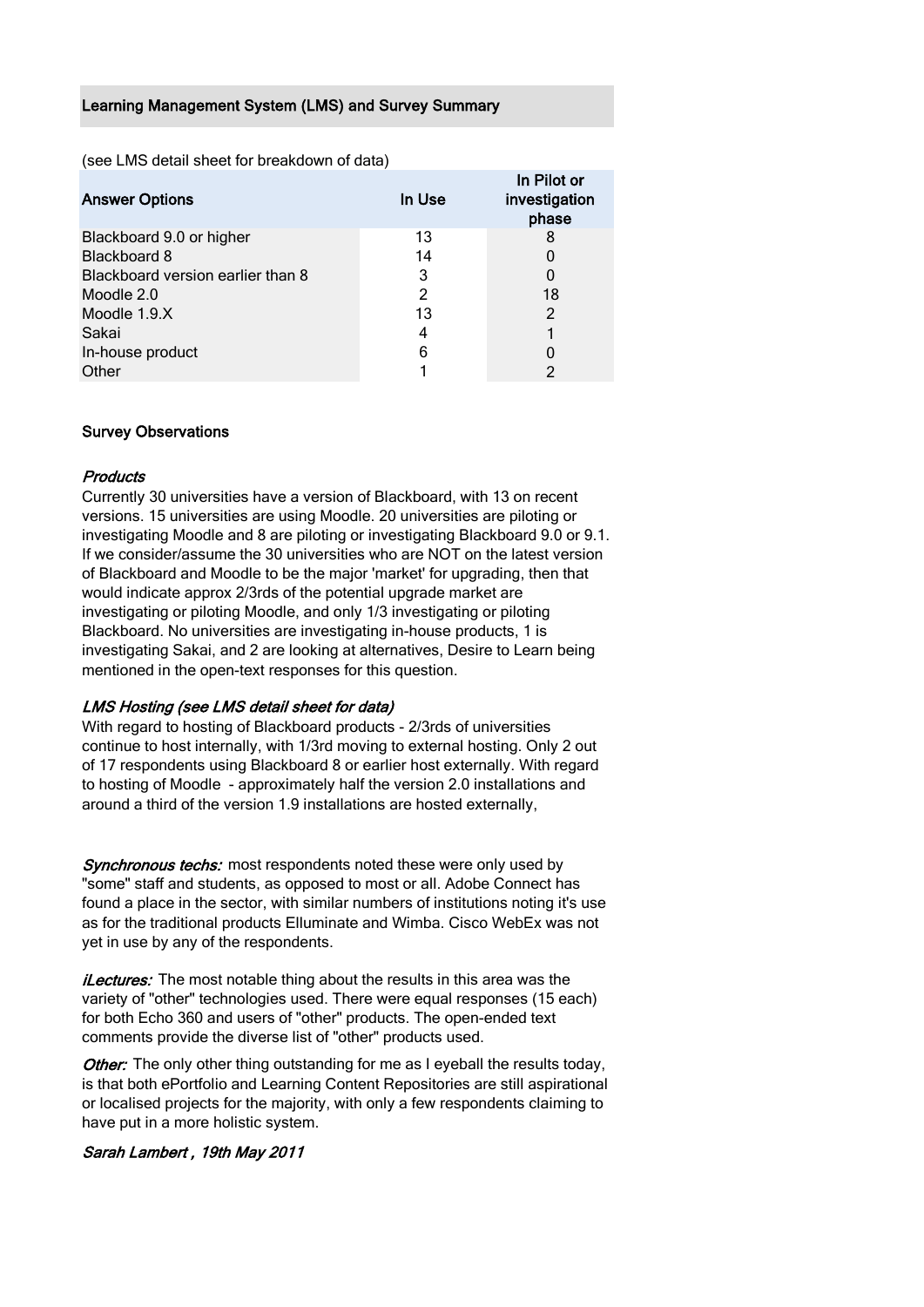## Learning Management System (LMS) - detailed data

## Use of tools

| <b>Answer Options</b>             | In use for all<br>staff and<br>students | In use for most In use for some<br>staff and<br>students | staff and<br>students | In use for staff<br>only | In use for<br>students only | In late pilot<br>phase<br>(substantial<br>numbers of<br>staff and/or<br>students) | In early pilot<br>phase (limited<br>numbers of<br>staff and/or<br>students) | <b>Under</b><br>investigation | <b>Watching brief</b><br>only | Other | Response<br>Count |
|-----------------------------------|-----------------------------------------|----------------------------------------------------------|-----------------------|--------------------------|-----------------------------|-----------------------------------------------------------------------------------|-----------------------------------------------------------------------------|-------------------------------|-------------------------------|-------|-------------------|
| Blackboard 9.0 or higher          | 10 <sup>°</sup>                         |                                                          |                       | $\Omega$                 |                             |                                                                                   |                                                                             |                               |                               |       | 22                |
| Blackboard 8                      |                                         |                                                          |                       |                          |                             |                                                                                   |                                                                             |                               |                               |       | 14                |
| Blackboard version earlier than 8 |                                         |                                                          |                       |                          |                             |                                                                                   |                                                                             |                               |                               |       |                   |
| Moodle 2.0                        |                                         |                                                          |                       |                          |                             |                                                                                   |                                                                             |                               |                               |       | 20                |
| Moodle 1.9.X                      |                                         |                                                          |                       |                          |                             |                                                                                   |                                                                             |                               |                               |       | 15                |
| Sakai                             |                                         |                                                          |                       |                          |                             |                                                                                   |                                                                             |                               |                               |       |                   |
| In-house product                  |                                         |                                                          |                       |                          |                             |                                                                                   |                                                                             |                               |                               |       |                   |
| Other                             |                                         |                                                          |                       |                          |                             |                                                                                   |                                                                             |                               |                               |       |                   |

## Method of hosting

| <b>Answer Options</b>             | Hosted<br>internally | Hosted<br><b>Externally</b> | Using free/low<br>cost external<br>web-service | Other | Response<br>Count |
|-----------------------------------|----------------------|-----------------------------|------------------------------------------------|-------|-------------------|
| Blackboard 9.0 or higher          |                      |                             |                                                |       | 17                |
| Blackboard 8                      | 12                   |                             |                                                |       | 14                |
| Blackboard version earlier than 8 |                      |                             |                                                |       |                   |
| Moodle 2.0                        |                      |                             |                                                |       | 15                |
| Moodle 1.9.X                      |                      |                             |                                                |       | 14                |
| Sakai                             |                      |                             |                                                |       |                   |
| In-house product                  |                      |                             |                                                |       |                   |
| Other                             |                      |                             |                                                |       |                   |

|                        | Question<br><b>Totals</b> |
|------------------------|---------------------------|
| Other (please specify) | <b>IU</b>                 |
| answered question      | 46                        |
| skipped question       | $\Omega$                  |

| <b>Number</b> | <b>Other / Comments</b>                                                                                                |  |
|---------------|------------------------------------------------------------------------------------------------------------------------|--|
|               |                                                                                                                        |  |
|               | 1 Going live with version 9.1 of Bb on 4th July.                                                                       |  |
|               | 2 We have gone out to tender for a replacement, and are just about to start evaluating all the responses from vendors. |  |
|               | <b>3</b> WebCT used by some TAFE staff and students - hosted externally                                                |  |
|               | 4 WebCT                                                                                                                |  |
|               | 5 Desire2Learn                                                                                                         |  |
|               | 6 Sakai in use for some staff and students via a Faculty server                                                        |  |
|               | 7 Being implemented from July 2011                                                                                     |  |
|               | 8 Desire2Learn                                                                                                         |  |
|               | 9 Note: although I have indicated we're in early pilot phase with Moodle we will be moving fully to Moodle in 2012     |  |
|               | 10 Internally hosted and externally managed                                                                            |  |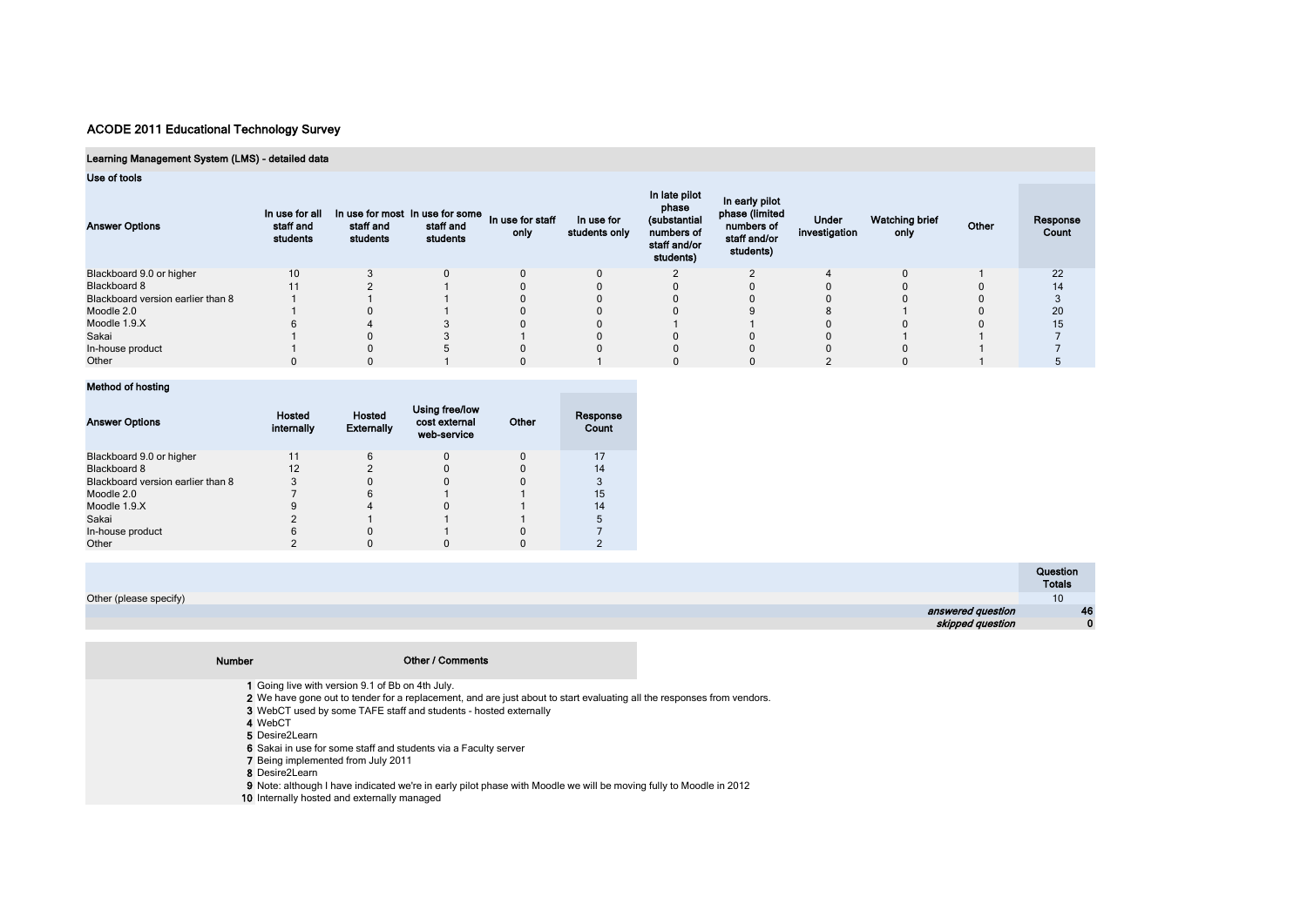## Synchronous online learning and teaching technologies

## Use of tools

| <b>Answer Options</b> | In use for all<br>staff and<br>students | In use for most In use for some<br>staff and<br>students | staff and<br>students | In use for staff<br>only | In use for<br>students only | In late pilot<br>phase<br>(substantial<br>numbers of<br>staff and/or<br>students) | In early pilot<br>phase (limited<br>numbers of<br>staff and/or<br>students) | <b>Under</b><br>investigation | <b>Watching brief</b><br>only | Other | Response<br>Count |
|-----------------------|-----------------------------------------|----------------------------------------------------------|-----------------------|--------------------------|-----------------------------|-----------------------------------------------------------------------------------|-----------------------------------------------------------------------------|-------------------------------|-------------------------------|-------|-------------------|
| Elluminate            |                                         |                                                          |                       |                          |                             |                                                                                   |                                                                             |                               |                               |       | 23                |
| Connect               |                                         |                                                          |                       |                          |                             |                                                                                   |                                                                             |                               |                               |       | 19                |
| Centra                |                                         |                                                          |                       |                          |                             |                                                                                   |                                                                             |                               |                               |       |                   |
| Wimba                 |                                         |                                                          |                       |                          |                             |                                                                                   |                                                                             |                               |                               |       | 16 <sup>1</sup>   |
| Cisco WebEx           |                                         |                                                          |                       |                          |                             |                                                                                   |                                                                             |                               |                               |       |                   |
| Other                 |                                         |                                                          |                       |                          |                             |                                                                                   |                                                                             |                               |                               |       |                   |

## Method of hosting

| <b>Answer Options</b> | Don't<br>know/Unsure | Hosted<br>internally | <b>Hosted</b><br><b>Externally</b> | Response<br>Count |
|-----------------------|----------------------|----------------------|------------------------------------|-------------------|
| Elluminate            |                      |                      | 14                                 | 17                |
| Connect               |                      | 9                    |                                    | 16                |
| Centra                |                      | 0                    |                                    | 3                 |
| Wimba                 |                      |                      |                                    | 12                |
| Cisco WebEx           |                      | 0                    |                                    | 8                 |
| Other                 |                      |                      |                                    |                   |

|                        | Question<br><b>Totals</b> |
|------------------------|---------------------------|
| Other (please specify) |                           |
| answered question      | 45                        |
| skipped question       |                           |
|                        |                           |

| <b>Number</b> | Other /<br><b>Comments</b>                                                                                                                                      |
|---------------|-----------------------------------------------------------------------------------------------------------------------------------------------------------------|
|               | 1 Connect is supported, and Elluminate is not and hence only patchy use for the latter.                                                                         |
|               | 2 Citrix GoLive is being piloted by research centres, is hosted externally by the vendor.                                                                       |
|               | 3 USPNet [iDirect] - Private audio/videoconf network                                                                                                            |
|               | 4 Blue Button, Access Grid, ConferenceXP                                                                                                                        |
|               | 5 Elluminate is not a site-licence, but used ad-hoc by different units who have external courses, but will be looking at this centrally for wider use this year |
|               | 6 Elluminate and open technologies used by some research groups                                                                                                 |
|               | <b>7</b> Access Grid                                                                                                                                            |
|               | 8 investigating solutions that allow for integration of multiple synchronous communication technologies                                                         |
|               | 9 Elluminate and Connect eliminated after comparative pilots and roadmap from Bb Colloborate                                                                    |
|               | 10 Scopia                                                                                                                                                       |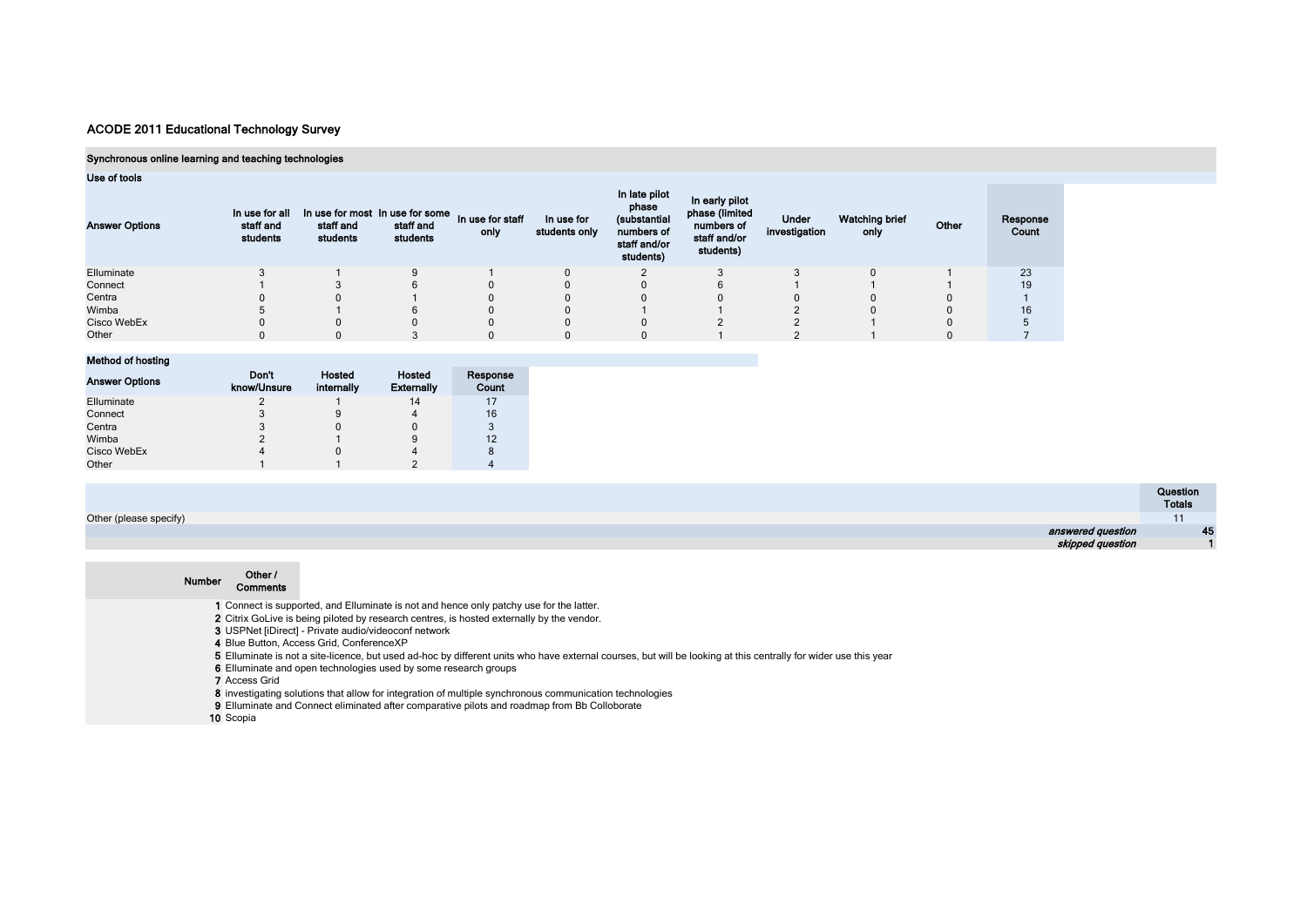#### Lecture or lesson recording technology

| Use of tools          |          |                      |                                         |                                          |                                          |                          |                             |                                                                      |                                                                             |                        |                        |       |                          |
|-----------------------|----------|----------------------|-----------------------------------------|------------------------------------------|------------------------------------------|--------------------------|-----------------------------|----------------------------------------------------------------------|-----------------------------------------------------------------------------|------------------------|------------------------|-------|--------------------------|
| <b>Answer Options</b> | Not used | Don't<br>know/Unsure | In use for all<br>staff and<br>students | In use for most<br>staff and<br>students | In use for<br>some staff and<br>students | In use for staff<br>only | In use for<br>students only | In late pilot<br>phase<br>(substantial<br>numbers of<br>staff and/or | In early pilot<br>phase (limited<br>numbers of<br>staff and/or<br>students) | Under<br>investigation | Watching brief<br>only | Other | Response<br><b>Count</b> |
| iLectures             |          |                      |                                         |                                          |                                          |                          |                             |                                                                      |                                                                             |                        |                        |       | 23                       |
| Echo 360              |          |                      |                                         |                                          |                                          |                          |                             |                                                                      |                                                                             |                        |                        |       | 25                       |
| Other                 |          |                      |                                         |                                          |                                          |                          |                             |                                                                      |                                                                             |                        |                        |       | 22                       |

#### Method of hosting

| <b>Answer Options</b> | Not used | Don't<br>know/Unsure | <b>Hosted</b><br>internally | Hosted<br><b>Externally</b> | Using free/low<br>cost external<br>web-service | Other | Response<br>Count |
|-----------------------|----------|----------------------|-----------------------------|-----------------------------|------------------------------------------------|-------|-------------------|
| iLectures             |          |                      |                             |                             |                                                |       | 15                |
| Echo 360              |          |                      | 15                          | U                           |                                                |       |                   |
| Other                 |          |                      | 15                          |                             |                                                |       | 18                |

|                        | Question<br><b>Totals</b> |
|------------------------|---------------------------|
| Other (please specify) | $^{22}$                   |
| answered question      | 41                        |
| skipped question       |                           |

#### Number Other / Comments

- 1 Mediasite, considered Echo 360 but decided against it and upgraded MediaSite instead
- 2 We have gone out to tender for a replacement, and are just about to start evaluating all the responses from vendors.
- 3 USPNet [iDirect] Private audio/videoconf network
- 4 In hourse solution
- 5 Lectopia
- 6 Currently still on Lectopia -- moving to ECHO360 by 2012
- inhouse mix of products utilised "JCUeLectures", tandberg endpoints and recorder provides a feed then manual/basic editing then to library for eReserve. Camtasia for lectures/desktop computer based presentations plus audio (lectures bring own mic) that don't have tandberg equipment. Camtasia has PPT plugin to create an index/slides, has option for speech to text conversion
- (takes about 4 lectures to 'learn' a voice) which is then indexable/searchable very good for the<br>disability support services
- 7 **His phility cunnot convince**<br>8 Elluminate and wimba record, using that instead.
- 
- 9 MediaSite and Elluminate
- 10 Digital Lecture Delivery Developed In House
- 11 Podcasts via Campus Pack building block in Blackboard, individual staff use of other technologies
- 12 Camtasia Relay & Studio
- 13 MediaSite
- 14 Echo360 Personal Capture
- 15 Being implemented from July 2011
- 16 Mediasite
- 17 in house lecture recording system + BB Flash and Captivate
- 18 Mediasite
- 19 Panopto across all faculties + Podcast Producer in one Faculty
- 20 Our own home grown system
- 21 Camtasia
- 22 iTunes U being rolled out for delivery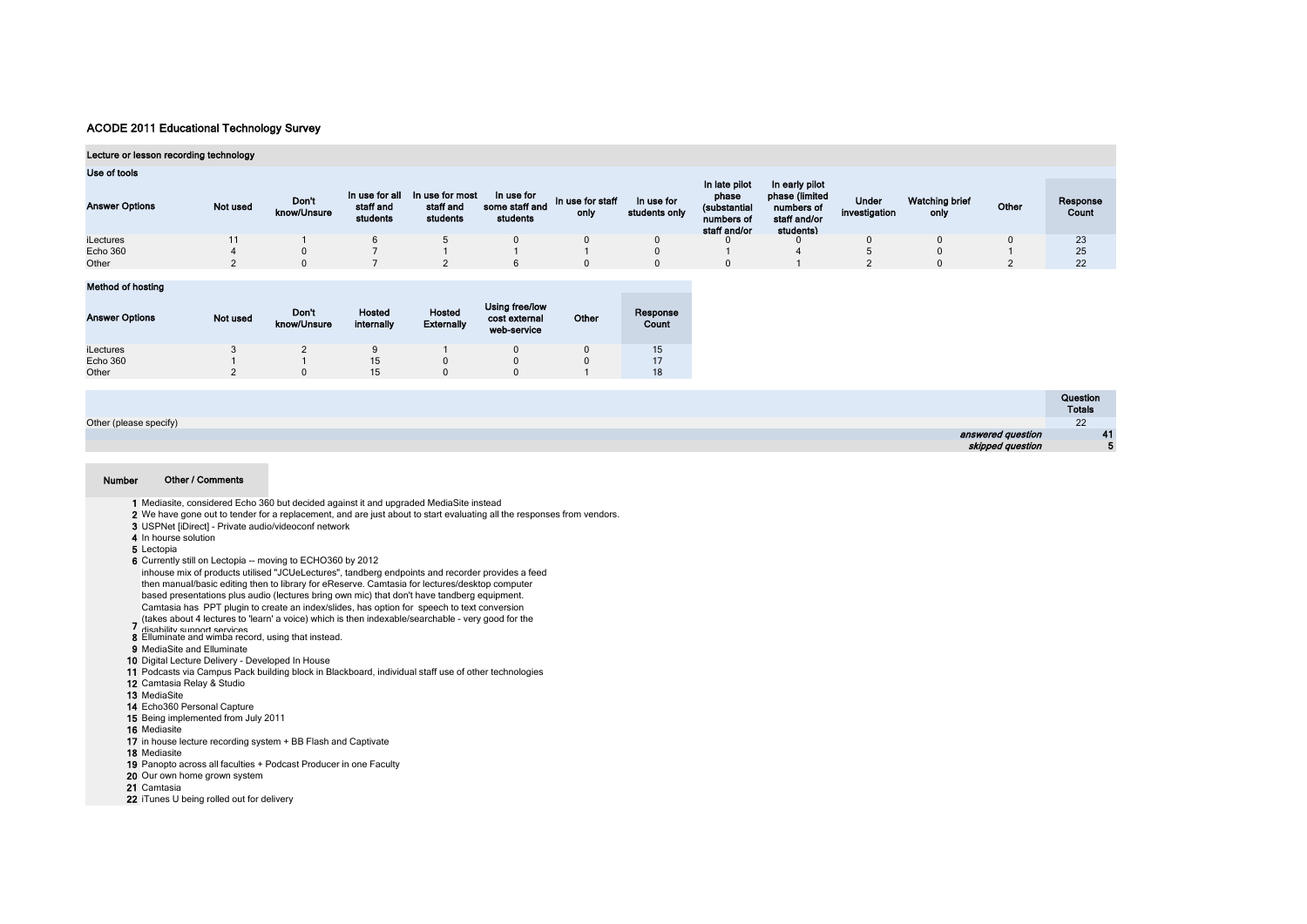#### Communication and collaboration technologies other than those in the LMS

| Use of tools                  |          |                      |                             |                              |                              |                          |                             |                        |                                  |                               |                        |       |                   |
|-------------------------------|----------|----------------------|-----------------------------|------------------------------|------------------------------|--------------------------|-----------------------------|------------------------|----------------------------------|-------------------------------|------------------------|-------|-------------------|
| <b>Answer Options</b>         | Not used | Don't<br>know/Unsure | In use for all<br>staff and | In use for most<br>staff and | In use for<br>some staff and | In use for staff<br>only | In use for<br>students only | In late pilot<br>phase | In early pilot<br>phase (limited | <b>Under</b><br>investigation | Watching brief<br>only | Other | Response<br>Count |
| WordPress                     |          |                      |                             |                              |                              |                          |                             |                        |                                  |                               |                        |       | 29                |
| Confluence                    |          |                      |                             |                              |                              |                          |                             |                        |                                  |                               |                        |       |                   |
| Drupal                        |          |                      |                             |                              |                              |                          |                             |                        |                                  |                               |                        |       | 26                |
| MediaWiki                     |          |                      |                             |                              |                              |                          |                             |                        |                                  |                               |                        |       | 24                |
| Tools for use over high-speed |          |                      |                             |                              |                              |                          |                             |                        |                                  |                               |                        |       | 24                |
| Other                         |          |                      |                             |                              |                              |                          |                             |                        |                                  |                               |                        |       | 14                |

## Method of hosting

| <b>Answer Options</b>         | Not used | Don't<br>know/Unsure | Hosted<br>internally | Hosted<br><b>Externally</b> | Using free/low<br>cost external | Other | Response<br>Count |
|-------------------------------|----------|----------------------|----------------------|-----------------------------|---------------------------------|-------|-------------------|
| WordPress                     |          |                      | 10                   |                             |                                 |       |                   |
| Confluence                    |          |                      | 13                   |                             |                                 |       | 16                |
| Drupal                        |          |                      |                      |                             |                                 |       | 15                |
| MediaWiki                     |          |                      |                      |                             |                                 |       | 12                |
| Tools for use over high-speed |          |                      |                      |                             |                                 |       | 12                |
| Other                         |          |                      |                      |                             |                                 |       |                   |

|                        |                   | Question<br><b>Totals</b> |
|------------------------|-------------------|---------------------------|
| Other (please specify) |                   | 19                        |
|                        | answered question | 42                        |
|                        | skipped question  |                           |
|                        |                   |                           |

| <b>Number</b>       | Other / Comments                                                                                                                                                                                                                                                                                                                                                                                                                                                               |
|---------------------|--------------------------------------------------------------------------------------------------------------------------------------------------------------------------------------------------------------------------------------------------------------------------------------------------------------------------------------------------------------------------------------------------------------------------------------------------------------------------------|
| $\overline{2}$<br>3 | Wide range of web 2.0 tools being investigated by small numbers of staff supported by ed-tech staff<br>Wiki spaces using inside Bb<br>Confluence used for admin not teaching                                                                                                                                                                                                                                                                                                   |
| $\frac{4}{5}$<br>6  | After a long pilot we are introducing a Blogging Service for all staff and students, using WordPress<br>hosted by eduBlogs Campus. While it is available to all staff it is being taken up to support focussed<br>projects and teams, and teaching activities.<br>Google Apps for Education<br>Google Apps - Blogger, Groups, Calendar, Docs, Gmail<br>drupal -- limited use and internal administration amongst certain centres in certain faculites. not centrally supported |
| $\frac{8}{9}$<br>10 | coporate blogs used for public website, blogs and wikis in use inside Blackbaord, Confluence used<br>by IT staff for tech documentation, AARNET connection being upgraded and therefore looking at<br>external/cloud hosting for a range of techs including LMS<br>Campus Pack<br>Sakai                                                                                                                                                                                        |
| 11                  | Personal tools such as FaceTime                                                                                                                                                                                                                                                                                                                                                                                                                                                |
| 12                  | A variety of free technologies are used and supported by individuals                                                                                                                                                                                                                                                                                                                                                                                                           |
| 13                  | Adobe Connect                                                                                                                                                                                                                                                                                                                                                                                                                                                                  |
| 14                  | sharepoint in implementation phase, tanberg videoconferencing in use for some staff and students, CampusPack4 under evaluation                                                                                                                                                                                                                                                                                                                                                 |
| 15                  | Elgg, Wiki, Cisco Communicator,                                                                                                                                                                                                                                                                                                                                                                                                                                                |
| 16<br>17            | Facebook, Google Groups and various other tools<br>Sharepoint                                                                                                                                                                                                                                                                                                                                                                                                                  |
| 18                  | Google Apps, Movable Type, Yammer, Wimba Voice, Skype, Scopia, Access Grid, Evo                                                                                                                                                                                                                                                                                                                                                                                                |
| 19                  | Mind touch Deki-wiki for some staff and students - hosted internally                                                                                                                                                                                                                                                                                                                                                                                                           |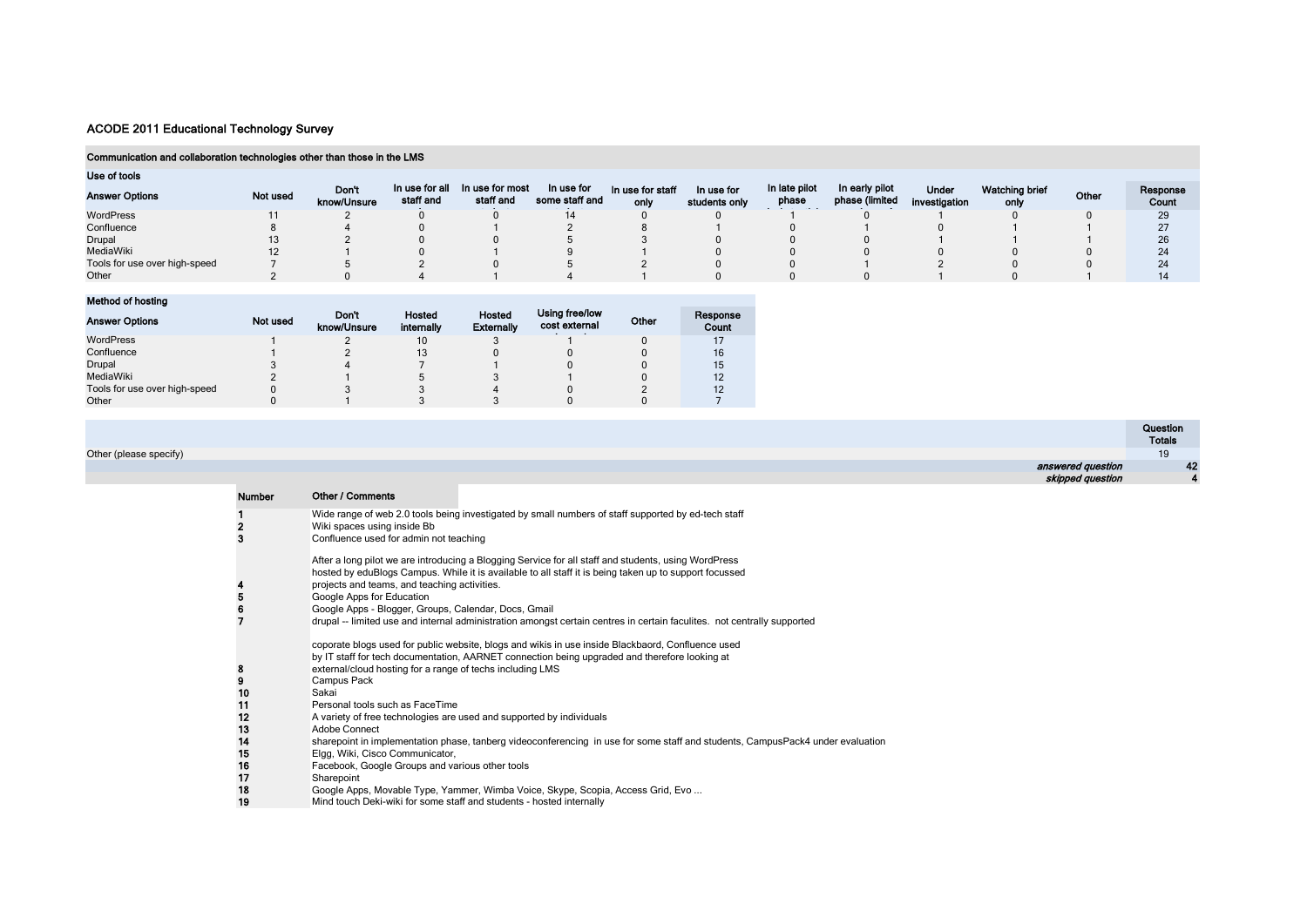#### Assessment technologies other than those in the LMS

| Use of tools                 |          |                      |                             |                              |                              |                          |                             |                               |                                  |                        |                        |       |                   |
|------------------------------|----------|----------------------|-----------------------------|------------------------------|------------------------------|--------------------------|-----------------------------|-------------------------------|----------------------------------|------------------------|------------------------|-------|-------------------|
| <b>Answer Options</b>        | Not used | Don't<br>know/Unsure | In use for all<br>staff and | In use for most<br>staff and | In use for<br>some staff and | In use for staff<br>only | In use for<br>students only | In late pilot<br>phase<br>. . | In early pilot<br>phase (limited | Under<br>investigation | Watching brief<br>only | Other | Response<br>Count |
| Turnitin                     |          |                      | 19                          |                              |                              |                          |                             |                               |                                  |                        |                        |       | 41                |
| <b>ReMarks</b>               |          |                      |                             |                              |                              |                          |                             |                               |                                  |                        |                        |       | 23                |
| In-house system              | 12       |                      |                             |                              |                              |                          |                             |                               |                                  |                        |                        |       |                   |
| Sector/ALTC developed system |          |                      |                             |                              |                              |                          |                             |                               |                                  |                        |                        |       |                   |
| Other                        |          |                      |                             |                              |                              |                          |                             |                               |                                  |                        |                        |       |                   |

Method of hosting

| <b>Answer Options</b>        | Not used | Don't<br>know/Unsure | Hosted<br>internally | <b>Hosted</b><br><b>Externally</b> | Using free/low<br>cost external | Other | Response<br>Count |
|------------------------------|----------|----------------------|----------------------|------------------------------------|---------------------------------|-------|-------------------|
| Turnitin                     |          |                      |                      | 26                                 |                                 |       | 34                |
| ReMarks                      |          |                      |                      |                                    |                                 |       |                   |
| In-house system              |          |                      |                      |                                    |                                 |       |                   |
| Sector/ALTC developed system |          |                      |                      |                                    |                                 |       |                   |
| Other                        |          |                      |                      |                                    |                                 |       |                   |

|                        | Question      |
|------------------------|---------------|
|                        | <b>Totals</b> |
| Other (please specify) | יי            |
| answered question      | 44            |
| skipped question       |               |

#### Number Other / Comments

1 EASTS is a CSU-developed Electronic Assignment Submission Tracking System that can, as its name suggests, be used to submit assignments to the University. It is currently available for most Distance Education subjects

2 Safeassign was investigated but not adopted, continued with Turnitin

3 SafeAssign (integrated to LMS)<br>Turnitin is mandatory for students in our Dubai campus, but optional otherwise, and has patchy use. We piloted ReMarks but it didn't find a<br>Champion and faded away. We have 3 in-house syste

4 facilitiate tracking and management of paper-based assignments. These do not extend to online submission of assignments.

5 SafeAssign

6 SafeAssign

7 long term uses of SafeAssign (partially integrated to LMS)

8 Respondus lock down browser

9 SafeAssign (integrated to LMS)

10 Blackboard Grademark

11 Turnitin hosted through the LMS, ReView and SPARK used in substantial numbers of subjects

12 various assessment systems developed in house

13 SafeAssign

14 Lightwork, Peerwise, QuestionMark Perception, GradeManager, In-house peer review tool

15 Respondus Lockdown Browser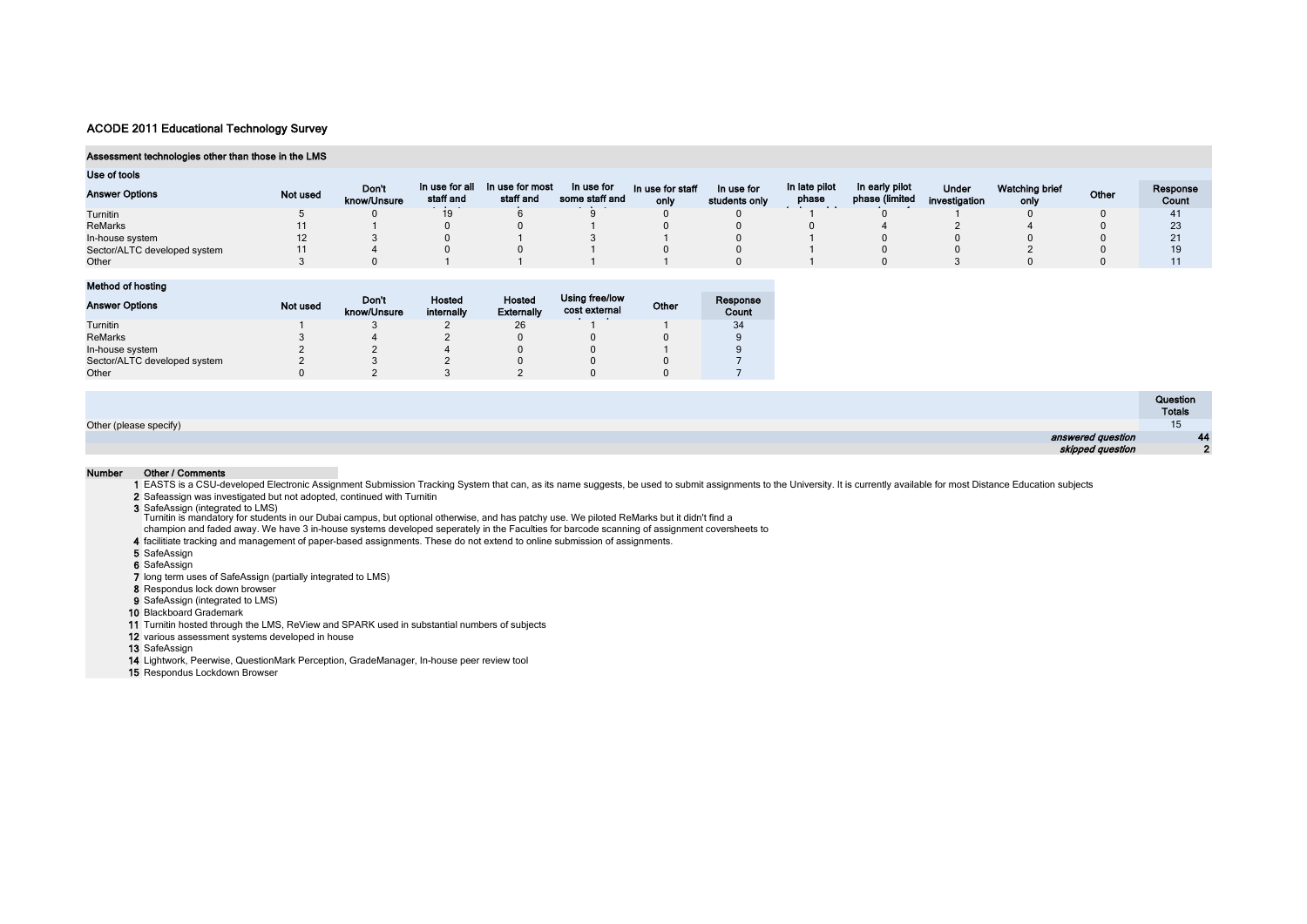## Learning Content Management System or Repository for use with TEACHING RESOURCES

| Use of tools |
|--------------|
|--------------|

| <b>Answer Options</b> | Not used | <b>Don't</b><br>know/Unsure | In use for all<br>staff and<br>students | In use for most<br>staff and<br>students | In use for<br>some staff and<br>students | In use for staff<br>only | In use for<br>students only | In late pilot<br>phase<br>(substantial<br>numbers of<br>staff and/or<br>students) | In early pilot<br>phase (limited<br>numbers of<br>staff and/or<br>students) | Under<br>investigation | <b>Watching brief</b><br>only | Other | Response<br>Count |
|-----------------------|----------|-----------------------------|-----------------------------------------|------------------------------------------|------------------------------------------|--------------------------|-----------------------------|-----------------------------------------------------------------------------------|-----------------------------------------------------------------------------|------------------------|-------------------------------|-------|-------------------|
| Hive                  | 15       |                             |                                         |                                          |                                          |                          |                             |                                                                                   |                                                                             |                        |                               |       | 18                |
| Equella               |          |                             |                                         |                                          |                                          |                          |                             |                                                                                   |                                                                             |                        |                               |       | 28                |
| Oracle CMS            |          |                             |                                         |                                          |                                          |                          |                             |                                                                                   |                                                                             |                        |                               |       | 19                |
| AlFresco              | 14       |                             |                                         |                                          |                                          |                          |                             |                                                                                   |                                                                             |                        |                               |       | 19                |
| Other                 |          |                             |                                         |                                          |                                          |                          |                             |                                                                                   |                                                                             |                        |                               |       | 19                |

#### Method of hosting

| <b>Answer Options</b> | Not used | Don't<br>know/Unsure | Hosted<br>internally | Hosted<br><b>Externally</b> | Using free/low<br>cost external | Other | Response<br>Count |
|-----------------------|----------|----------------------|----------------------|-----------------------------|---------------------------------|-------|-------------------|
| Hive                  |          |                      |                      |                             |                                 |       |                   |
| Equella               |          |                      |                      |                             |                                 |       | 14                |
| Oracle CMS            |          |                      |                      |                             |                                 |       |                   |
| AlFresco              |          |                      |                      |                             |                                 |       |                   |
| Other                 |          |                      |                      |                             |                                 |       |                   |

|                        | Question<br><b>Totals</b> |
|------------------------|---------------------------|
| Other (please specify) | $\cdots$                  |
| answered question      | 36                        |
| skipped question       | 10                        |

#### Number Other / Comments Categories

1 http://doms.csu.edu.au

2 Equella used primarily for copyright management, not yet generally used as a repository but this is the direction it's heading in

3 Small numbers of users only. Hoping for some better solutions with wider application as part of LMS upgrade.

4 Equella is in use in certain areas of the Uni - not clear on details

5 MasterFile for eReserve and metadata for teaching resources inc streaming media 6 Blackboard CMS, Kaltura under investigation

7 Blackbaord Enterprise includes CMS

8 Blackboard Content System

9 Library eSpace

10 Digital resource repository developed internally

11 ECMS/CMS RFP in progress

12 Blackboard Content System

13 Sharepoint is also being explored as a solution

14 Digitools hosted internally by Library

15 iTunes U

16 Sharepoint

17 Under exploration at the moment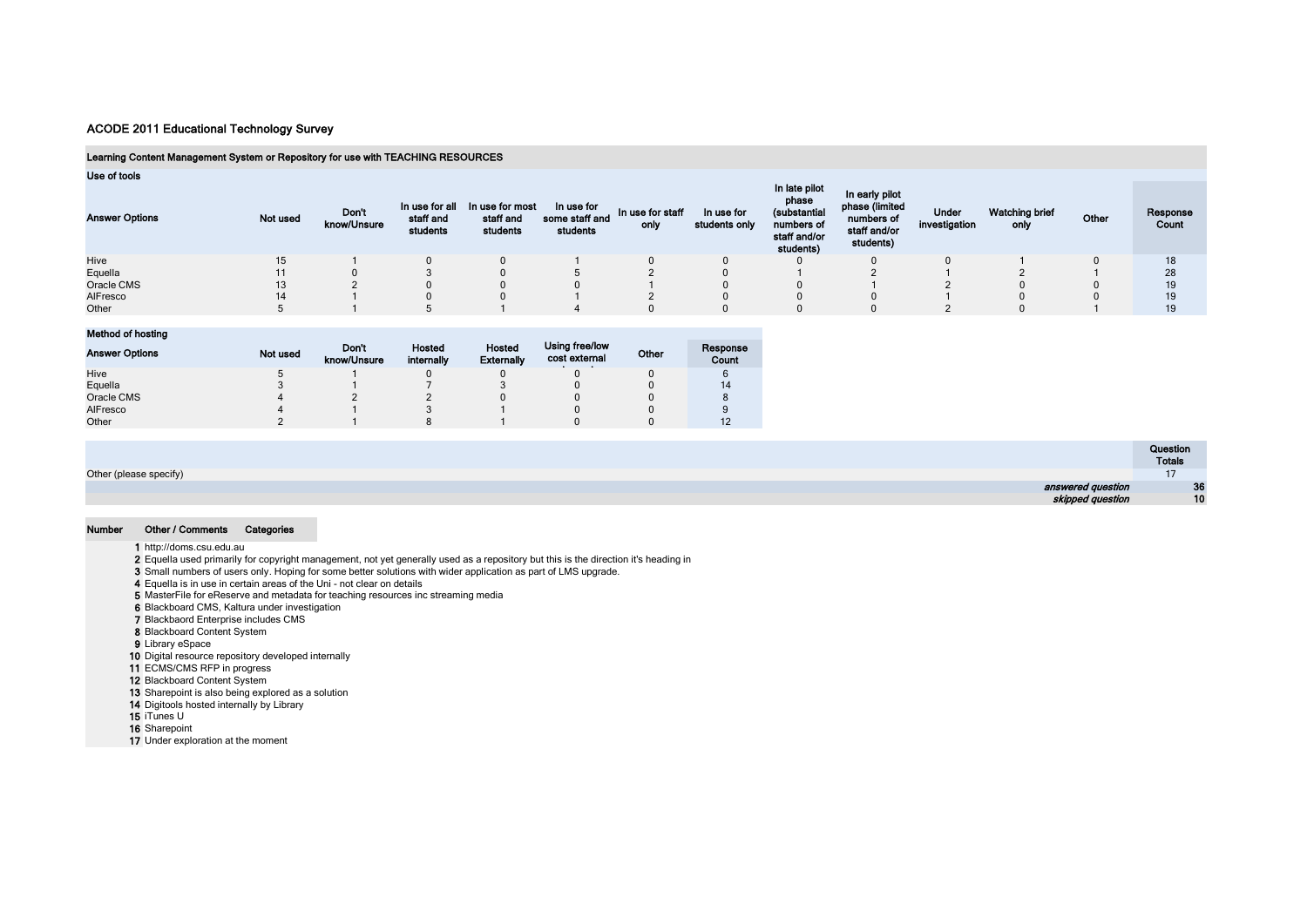## ePortfolio system

Use of tools

| <b>OUU UL NUULU</b><br><b>Answer Options</b> | Not used | Don't<br>know/Unsure | In use for all<br>staff and<br>students | In use for most in use for some in use for staff<br>staff and<br>students | staff and<br>students | only | In use for<br>students only | In late pilot<br>phase<br>(substantial<br>numbers of<br>staff and/or<br>students) | In early pilot<br>phase (limited<br>numbers of<br>staff and/or<br>students) | <b>Under</b><br>investigation | <b>Watching brief</b><br>only | Other | Response<br>Count |
|----------------------------------------------|----------|----------------------|-----------------------------------------|---------------------------------------------------------------------------|-----------------------|------|-----------------------------|-----------------------------------------------------------------------------------|-----------------------------------------------------------------------------|-------------------------------|-------------------------------|-------|-------------------|
| In-house system                              |          |                      |                                         |                                                                           |                       |      |                             |                                                                                   |                                                                             |                               |                               |       | 17                |
| Sector/other uni developed system            |          |                      |                                         |                                                                           |                       |      |                             |                                                                                   |                                                                             |                               |                               |       | 18                |
| PebblePad                                    |          |                      |                                         |                                                                           |                       |      |                             |                                                                                   |                                                                             |                               |                               |       | 23                |
| Other                                        |          |                      |                                         | u                                                                         |                       |      |                             |                                                                                   |                                                                             |                               |                               |       | 23                |

## Method of hosting

| <b>Answer Options</b>             | Not used | Don't<br>know/Unsure | Hosted<br>internally | Hosted<br><b>Externally</b> | Using free/low<br>cost external<br>web-service | Other | Response<br>Count |
|-----------------------------------|----------|----------------------|----------------------|-----------------------------|------------------------------------------------|-------|-------------------|
| In-house system                   |          |                      |                      |                             |                                                |       |                   |
| Sector/other uni developed system | 4        |                      |                      |                             | 0                                              |       | 9                 |
| PebblePad                         |          |                      |                      |                             | $\Omega$                                       |       | 15                |
| Other                             |          |                      |                      |                             |                                                |       |                   |

|                        | Question          |
|------------------------|-------------------|
|                        | <b>Totals</b>     |
| Other (please specify) | 22                |
| answered question      | <b>CONTRACTOR</b> |
| skipped question       |                   |

#### Number Other / Comments Categories

1 http://www.csu.edu.au/division/landt/eportfolio/

2 Some use of Mahara in pockets, not integrated with Bb

3 Hoping for some better solutions with wider application as part of LMS upgrade.

4 Mahara

5 Mahara 1.3

6 Blackboard e-portfolios

CareerHub been used by Careers service has ePortfolio module, maps GradAttributes onto artifacts and generates invitation to view emails to externals/employers, no good export function. Investigated use in formal T&L ie embed ePortfolio into curriculum but didnt work well for a broader implementation in T&L context. Also investigated as professional portfolio tool for promotion - did a lot of work on planning/development but vendor wasn't interested in major redevelopment for that purpose, decided against it. Watching what Blackboard says they are developing over

7 next 18 months - 2 years.

8 Blackboard integrated ePortfolio, also looking at Mahara

- 9 Mahara
- 10 Mahara
- 11 Integrated Desire2Learn e-Portfolio
- 12 Chalk & Wire implemented in selected courses
- 13 Looking at Mahara and others
- 14 Scoping the environment for solutions
- 15 Mahara
- 16 Mahara is most popular, our LMS also has a portfolio tool
- 17 Mahara
- 18 Mahara
- 19 Using Mahara

20 Mahara

21 Mahara (internal) being rolled out mid 2011

22 Mahara has been trialled for some staff and students - hosted externally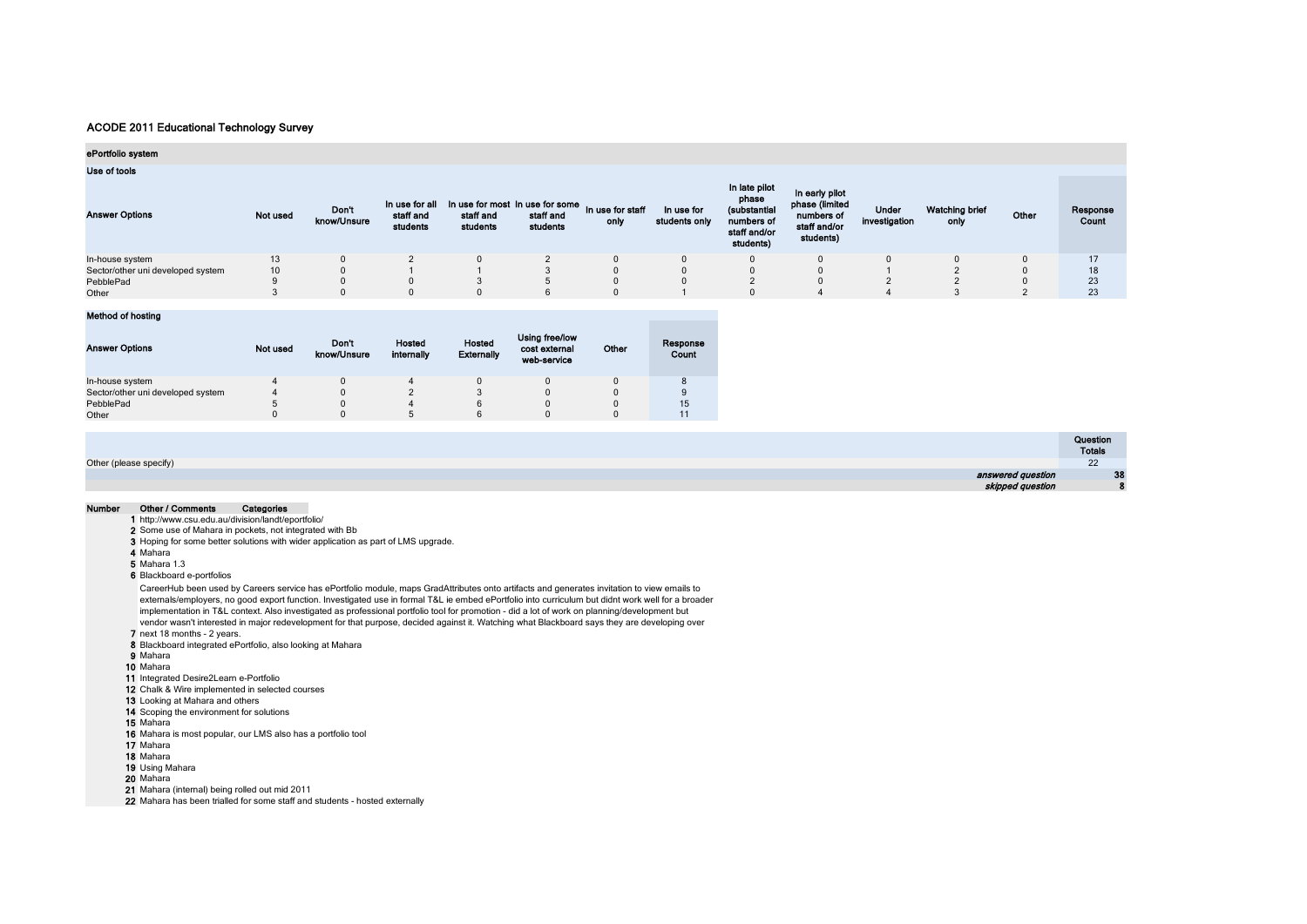## Email and calendaring systems

#### Use of tools

| <b>Answer Options</b> | Not used | Don't<br>know/Unsure | In use for all<br>staff and<br>students | In use for most<br>staff and<br>students | In use for<br>some staff and<br>students | In use for staff<br>only | In use for<br>students only | In late pilot<br>phase<br>(substantial<br>numbers of<br>staff and/or<br>students) | In early pilot<br>phase (limited<br>numbers of<br>staff and/or<br>students) | Under<br>investigation | <b>Watching brief</b><br>only | Other | Response<br>Count |
|-----------------------|----------|----------------------|-----------------------------------------|------------------------------------------|------------------------------------------|--------------------------|-----------------------------|-----------------------------------------------------------------------------------|-----------------------------------------------------------------------------|------------------------|-------------------------------|-------|-------------------|
| Exchange/Outlook      |          |                      | 10 <sup>°</sup>                         |                                          |                                          | 21                       |                             |                                                                                   |                                                                             |                        |                               |       | 34                |
| Live @ Edu            |          |                      |                                         |                                          |                                          |                          | $-1$                        |                                                                                   |                                                                             |                        |                               |       | 28                |
| Google Mail           |          |                      |                                         |                                          |                                          |                          |                             |                                                                                   |                                                                             |                        |                               |       | 23                |
| Other                 |          |                      |                                         |                                          |                                          |                          |                             |                                                                                   |                                                                             |                        |                               |       | 16                |

## Method of hosting

| <b>Answer Options</b> | Not used | Don't<br>know/Unsure | Hosted<br>internally | Hosted<br><b>Externally</b> | Using free/low<br>cost external<br>web-service | Other | Response<br>Count |
|-----------------------|----------|----------------------|----------------------|-----------------------------|------------------------------------------------|-------|-------------------|
| Exchange/Outlook      |          |                      | 23                   |                             |                                                |       | 28                |
| Live $@$ Edu          |          |                      |                      | 12                          |                                                |       | 20                |
| Google Mail           |          |                      |                      | 9                           |                                                |       | 14                |
| Other                 |          |                      |                      |                             |                                                |       |                   |

|                        | Question<br>Totals  |
|------------------------|---------------------|
| Other (please specify) | $\overline{a}$<br>L |
| answered question      | $\overline{A}$<br>÷ |
| skipped question       | n                   |

# Number Other / Comments Categories

1 Oracle for staff, not students. Not sure what is used for students.

- 2 Staff use Novel Groupwise for email/calendar, and moving to Exchange in July
- 3 Legacy Webmail system for students (currently migrating students to Google Mail 25% have migrated!). Explanation of response above: Our Exchange/Outlook is used by pretty much all staff and some postgrads

4 Student/Staff Webmail

5 Staff use Novel Groupwise for email/calendar, but it's under review and moving to Exchange is likely

- 6 Google Mail: not officially sanctioned but many staff use it
- 7 Oracle Sun
- 8 Groupwise
- 9 iCal
- 10 Lotus notes currently in use for all staff. Hosted internally

11 Groupwise

12 Groupwise (currently investigating other options)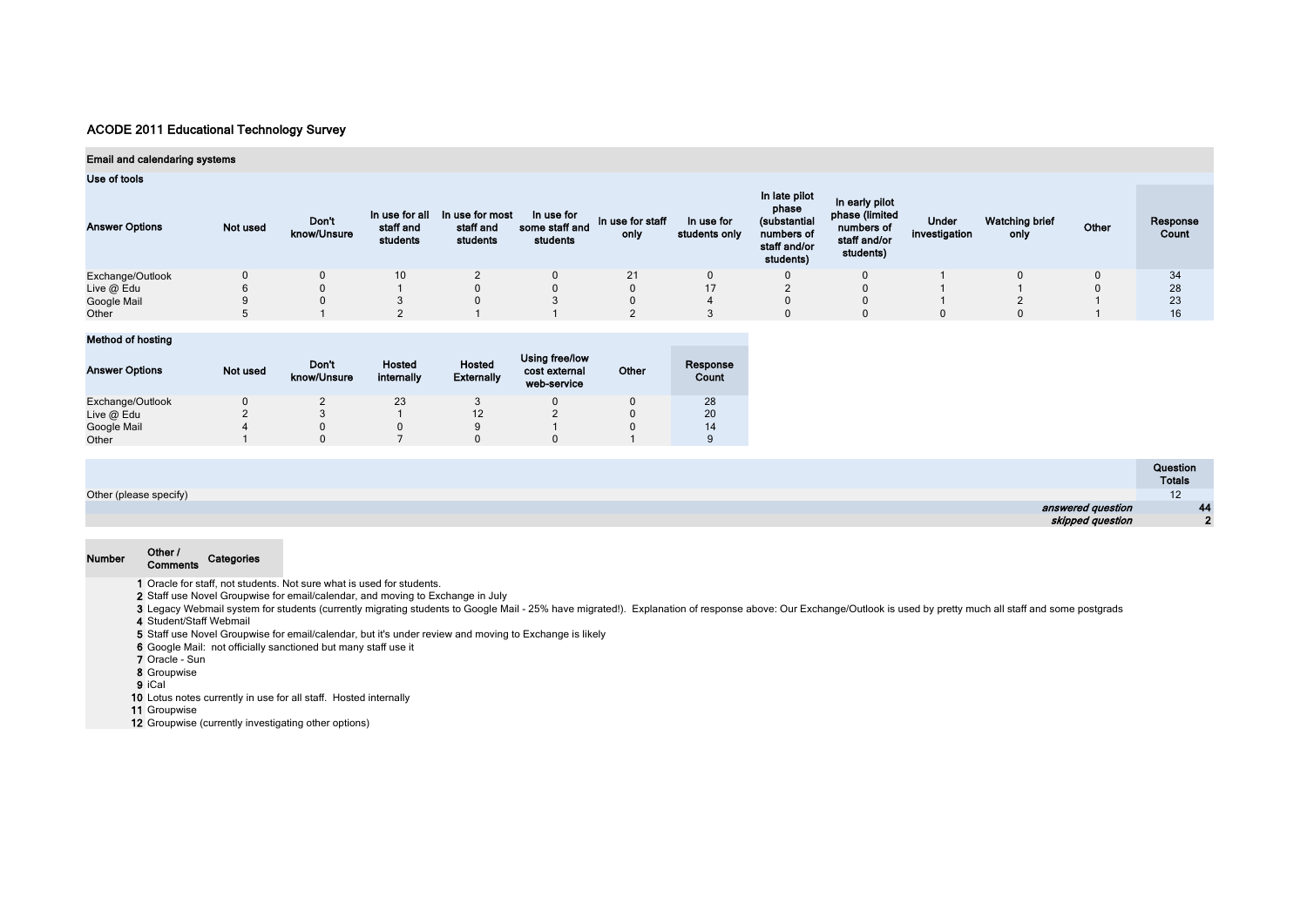#### Multi-media technologies

#### Use of tools

| <b>Answer Options</b>                    | Not used | Don't<br>know/Unsure | In use for all<br>staff and<br>students | In use for most<br>staff and<br>students | In use for<br>some staff and<br>students | In use for staff<br>only | In use for<br>students only | In late pilot<br>phase<br>(substantial<br>numbers of<br>staff and/or | In early pilot<br>phase (limited<br>numbers of<br>staff and/or<br>cturionte) | <b>Under</b><br>investigation | Watching brief<br>only | Other | Response<br>Count |
|------------------------------------------|----------|----------------------|-----------------------------------------|------------------------------------------|------------------------------------------|--------------------------|-----------------------------|----------------------------------------------------------------------|------------------------------------------------------------------------------|-------------------------------|------------------------|-------|-------------------|
| Screen capture                           |          |                      |                                         |                                          |                                          |                          |                             |                                                                      |                                                                              |                               |                        |       |                   |
| Website creation                         |          |                      |                                         |                                          |                                          |                          |                             |                                                                      |                                                                              |                               |                        |       | 27                |
| Web content management system            |          |                      |                                         |                                          |                                          | 19                       |                             |                                                                      |                                                                              |                               |                        |       | 33                |
| POD/VOD casting system other than in LMS |          |                      |                                         |                                          |                                          |                          |                             |                                                                      |                                                                              |                               |                        |       | 26                |
| eSimulations                             |          |                      |                                         |                                          |                                          |                          |                             |                                                                      |                                                                              |                               |                        |       | 26                |
| Other                                    |          |                      |                                         |                                          |                                          |                          |                             |                                                                      |                                                                              |                               |                        |       |                   |

## Method of hosting

| <b>Answer Options</b>                    | Not used | Don't<br>know/Unsure | Hosted<br>internally | Hosted<br><b>Externally</b> | Using free/low<br>cost external<br>web-service | Other | Response<br>Count |
|------------------------------------------|----------|----------------------|----------------------|-----------------------------|------------------------------------------------|-------|-------------------|
| Screen capture                           |          |                      | 13                   |                             |                                                |       | 16                |
| Website creation                         |          |                      | 14                   |                             |                                                |       | 18                |
| Web content management system            |          |                      | 22                   |                             |                                                |       | 24                |
| POD/VOD casting system other than in LMS |          |                      | 10                   |                             |                                                |       | 17                |
| eSimulations                             |          |                      |                      |                             |                                                |       | 14                |
| Other                                    |          |                      |                      |                             |                                                |       |                   |

|                        | Question<br>Totals |
|------------------------|--------------------|
| Other (please specify) |                    |
| answered question      | 40                 |
| skipped question       |                    |

#### Number Other / Comments Categories

1 Multimedia techs are used in small pockes in the Facutlies

- Captivate is used by small numbers of staff to create learning resources, a handful of trained staff in each unit use the web content management system
- (Oracle) to maintain our public webpages. Staff in Commerce are well into a substantial eSim project with an external vendor/service providor to support a
- 2 new capstone subject in the undergrad degree.
- 3 USPNet [iDirect] Private audio/videoconf network
- 4 Also have live streaming solution
- 5 CampusPack for podcasting plugs into Blackboard, other web and mm techs are ad-hoc, small, localised
- 6 web content management system -- used by 1 centre within a faculty
- Some use of Googlesites to create own websites which then get linked into Blackboard. Camtasia, no central media production unit at JCU for a few years,
- 7 offering pod/vod casting service in eLearning unit, Medical school and Education and engineering do some small in-house eSims
- 8 video editing suite
- 9 Camtasia, Adobe Presenter, Snaggit, YouTube, podcasting is inside Blackboard, trialling OpenLabyrinth for eSims (looks good)
- 10 VODcast using Podcast Producer
- 11 In-House Web CMS for UQ websites
- 12 Adobe Presenter
- 13 Jing, Voicethread, eXe
- 14 Dreamweaver
- 15 Echo360 for screencapture & pod/vodcasting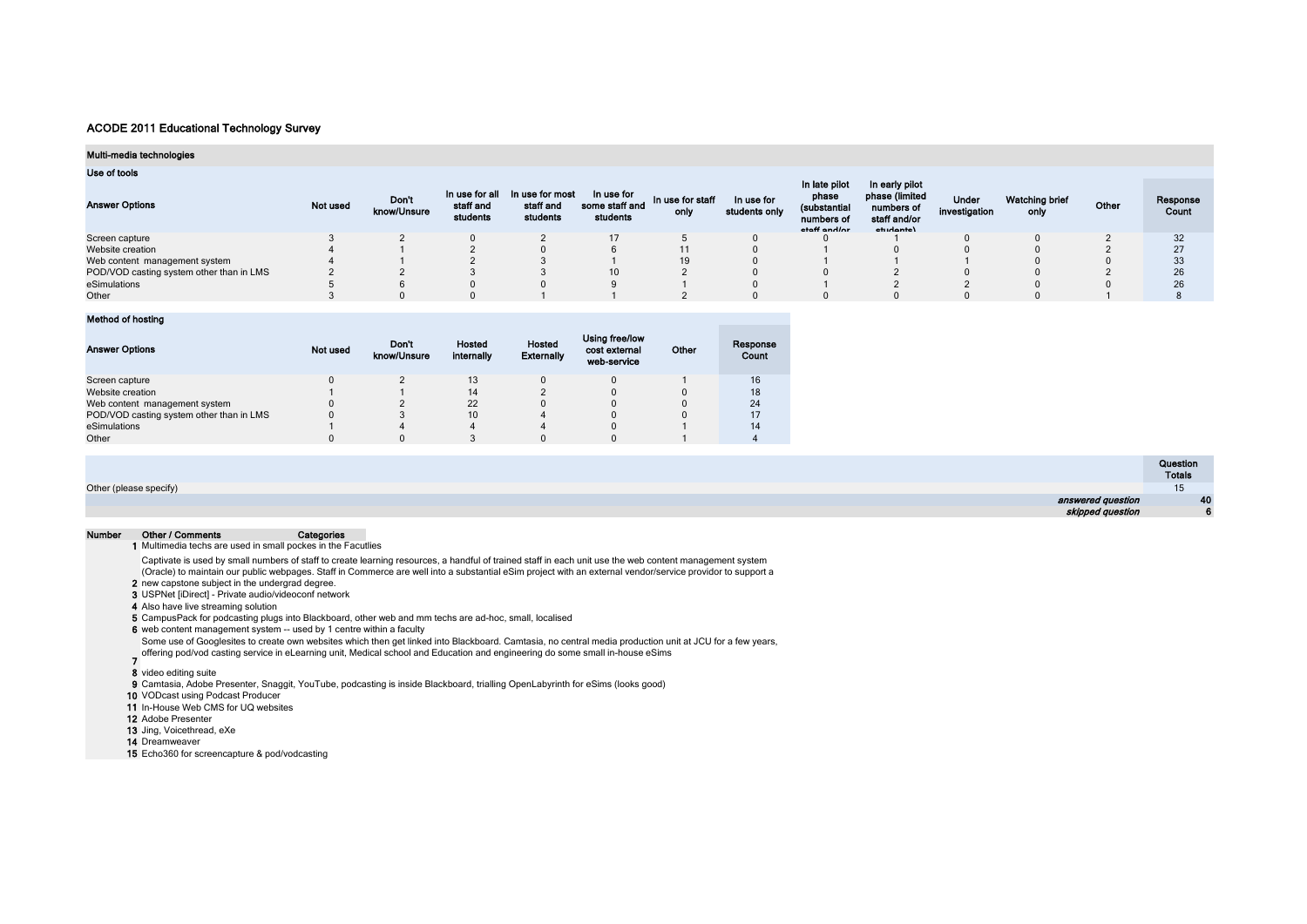## Mobile learning

## Use of tools

| <b>Answer Options</b>                                    | Not used | <b>Don't</b><br>know/Unsure | In use for all<br>staff and<br>students | and In use for most In use for some In use for staff<br>staff and<br>students | staff and<br>students | only | In use for<br>students only | In late pilot<br>phase<br>(substantial<br>numbers of | In early pilot<br>phase (limited<br>numbers of<br>staff and/or | Under<br>investigation | Watching brief<br>only | Other | Response<br>Count |
|----------------------------------------------------------|----------|-----------------------------|-----------------------------------------|-------------------------------------------------------------------------------|-----------------------|------|-----------------------------|------------------------------------------------------|----------------------------------------------------------------|------------------------|------------------------|-------|-------------------|
| LMS integrated module/ application                       |          |                             |                                         |                                                                               |                       |      |                             |                                                      |                                                                |                        |                        |       |                   |
| Mobile applications of other systems                     |          |                             |                                         |                                                                               |                       |      |                             |                                                      |                                                                |                        |                        |       |                   |
| SMS integration re learning and teaching events          | 11       |                             |                                         |                                                                               |                       |      |                             |                                                      |                                                                |                        |                        |       |                   |
| Mobile versions of existing learning and teaching events |          |                             |                                         |                                                                               |                       |      |                             |                                                      |                                                                |                        |                        |       |                   |
| Other                                                    |          |                             |                                         |                                                                               |                       |      |                             |                                                      |                                                                |                        |                        |       |                   |

| Method of hosting                                        |          |                      |                      |                             |                                                |       |                   |
|----------------------------------------------------------|----------|----------------------|----------------------|-----------------------------|------------------------------------------------|-------|-------------------|
| <b>Answer Options</b>                                    | Not used | Don't<br>know/Unsure | Hosted<br>internally | Hosted<br><b>Externally</b> | Using free/low<br>cost external<br>web-service | Other | Response<br>Count |
| LMS integrated module/ application                       |          |                      |                      |                             |                                                |       | 15                |
| Mobile applications of other systems                     |          |                      |                      |                             |                                                |       | 18                |
| SMS integration re learning and teaching events          |          |                      |                      |                             |                                                |       |                   |
| Mobile versions of existing learning and teaching events |          |                      |                      |                             |                                                |       |                   |
| Other                                                    |          |                      |                      |                             |                                                |       |                   |

|                        | Question<br>Totals |
|------------------------|--------------------|
| Other (please specify) |                    |
| answered question      | 37                 |
| skipped question       |                    |

#### Number Other / Comments Categories

Science students issued with c900 iPads and linked professional development programs to go with it. Had c70 iPads in a lecture theatre loading YouTube and the wireless coped well. Used to deliver eTextbooks as well. Note: within a week of announcing, email enquiries came in from China. iPads work over wireless very

**1** well.<br>**2** Will pilot after the July upgrade to Bb9.1

3 The library has been able to provide a mobile version of their website with some services. There is no wholistic plan for other areas to do the same, altough a lot of interest in mobile apps from marketing and recruitmen

4 Blackboard mobile

5 Limited development of iPhone/iPad apps

6 SMS for admin notices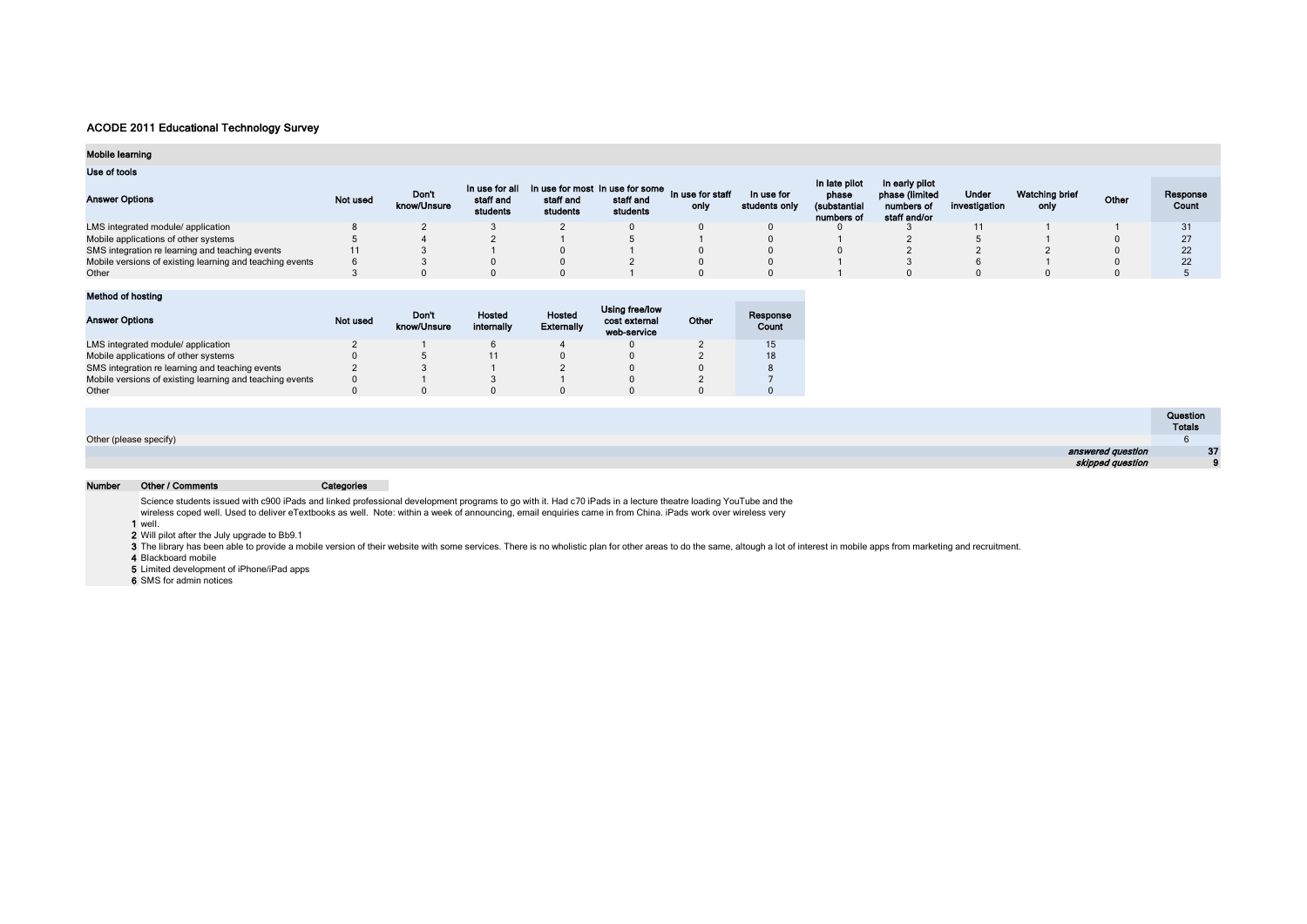| Documenting learning designs (e.g. LAMS) |          |                      |                                         |                             |                                                          |                          |                             |                                                                      |                                                                             |                        |                               |                   |                           |    |
|------------------------------------------|----------|----------------------|-----------------------------------------|-----------------------------|----------------------------------------------------------|--------------------------|-----------------------------|----------------------------------------------------------------------|-----------------------------------------------------------------------------|------------------------|-------------------------------|-------------------|---------------------------|----|
| Use of tool                              |          |                      |                                         |                             |                                                          |                          |                             |                                                                      |                                                                             |                        |                               |                   |                           |    |
| <b>Answer Options</b>                    | Not used | Don't<br>know/Unsure | In use for all<br>staff and<br>students | staff and<br>students       | In use for most In use for some<br>staff and<br>students | In use for staff<br>only | In use for<br>students only | In late pilot<br>phase<br>(substantial<br>numbers of<br>staff and/or | In early pilot<br>phase (limited<br>numbers of<br>staff and/or<br>students) | Under<br>investigation | <b>Watching brief</b><br>only | Other             | Response<br>Count         |    |
|                                          | 16       | 3                    |                                         | $\overline{0}$              | $\mathbf{3}$                                             | 3                        | $\mathbf 0$                 | $\mathbf{0}$                                                         | 2                                                                           | 3                      | $\mathbf 0$                   |                   | 32                        |    |
|                                          |          |                      |                                         |                             |                                                          |                          |                             |                                                                      |                                                                             |                        |                               |                   |                           |    |
| <b>Method of hosting</b>                 |          |                      |                                         |                             |                                                          |                          |                             |                                                                      |                                                                             |                        |                               |                   |                           |    |
| <b>Answer Options</b>                    | Not used | Don't<br>know/Unsure | Hosted<br>internally                    | Hosted<br><b>Externally</b> | Using free/low<br>cost external                          | Other                    | Response<br>Count           |                                                                      |                                                                             |                        |                               |                   |                           |    |
|                                          | 6        | 3                    | 3                                       | 2                           |                                                          |                          | 16                          |                                                                      |                                                                             |                        |                               |                   |                           |    |
|                                          |          |                      |                                         |                             |                                                          |                          |                             |                                                                      |                                                                             |                        |                               |                   |                           |    |
|                                          |          |                      |                                         |                             |                                                          |                          |                             |                                                                      |                                                                             |                        |                               |                   | Question<br><b>Totals</b> |    |
| Please specify details                   |          |                      |                                         |                             |                                                          |                          |                             |                                                                      |                                                                             |                        |                               |                   | 12                        |    |
|                                          |          |                      |                                         |                             |                                                          |                          |                             |                                                                      |                                                                             |                        |                               | answered question |                           | 32 |

14

skipped question

| Numher |  |
|--------|--|
|        |  |

 $\sim$ 

# Number Other / Comments Categories

1 LAMS recommended to be implemented in 2012

2 Small numbers of staff in civil engineering have been using it, and recently demonstrated to other staff at a workshop, very positive response. Gaining traction.

3 Paper based Learning Design framework at http://learningdesigns.uow.edu.au

4 A tool is not used for this although we do have spotlight websites highlighting best practice.

5 In house database

6 Used by a couple of staff. Not widely, and the training seems to have dropped off the list.

7 LAMS

8 Used by one school only

9 A research project is using a mash up of free tools and working on development of a custom system

10 Massey has developed a peer review of teaching system to help document and make more explicit decisions about learning designs.

11 LAMS

12 MS Word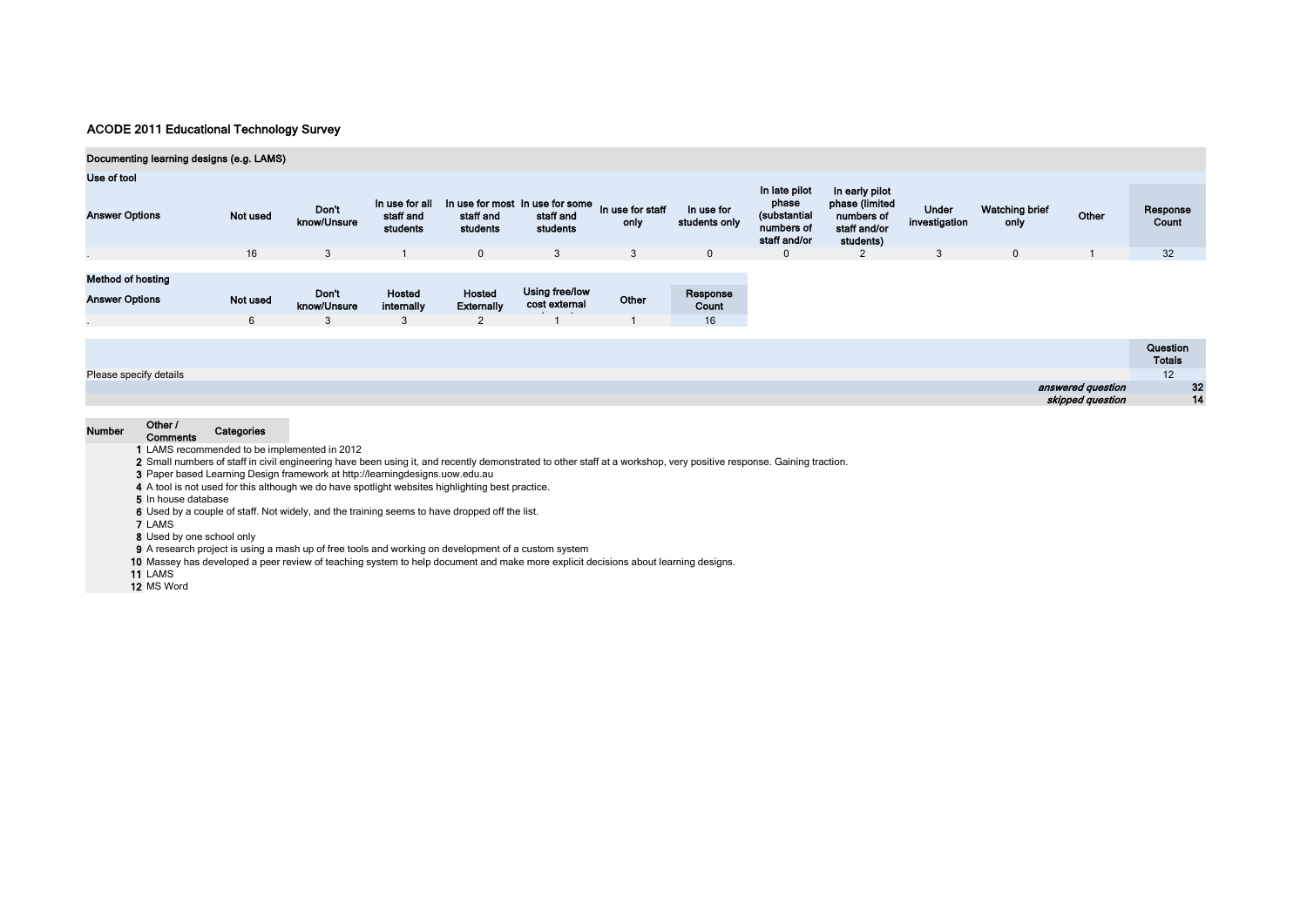| Learning and teaching/ Student evaluation         |                          |                                        |                                      |                                         |                                  |                                                                |                          |                             |                                                                       |                                                                               |                        |                               |                   |                           |
|---------------------------------------------------|--------------------------|----------------------------------------|--------------------------------------|-----------------------------------------|----------------------------------|----------------------------------------------------------------|--------------------------|-----------------------------|-----------------------------------------------------------------------|-------------------------------------------------------------------------------|------------------------|-------------------------------|-------------------|---------------------------|
| Use of tool                                       |                          |                                        |                                      |                                         |                                  |                                                                |                          |                             |                                                                       |                                                                               |                        |                               |                   |                           |
| <b>Answer Options</b>                             | Not used                 | <b>Don't</b><br>know/Unsure            | Don't<br>know/Unsure                 | In use for all<br>staff and<br>students | staff and<br>students            | In use for most In use for some<br>staff and<br>students       | In use for staff<br>only | In use for<br>students only | In late pilot<br>phase<br>(substantial<br>numbers of<br>ممالسمه للمفد | In early pilot<br>phase (limited<br>numbers of<br>staff and/or<br>advantage à | Under<br>investigation | <b>Watching brief</b><br>only | Other             | Response<br>Count         |
|                                                   | $\mathbf{0}$             | 3                                      | $\mathbf{0}$                         | 23                                      | $\overline{2}$                   | 3                                                              | $\mathbf{0}$             | 5                           |                                                                       |                                                                               | $\overline{2}$         |                               |                   | 43                        |
| <b>Method of hosting</b><br><b>Answer Options</b> | Not used<br>$\mathbf{0}$ | Don't<br>know/Unsure<br>$\overline{4}$ | Don't<br>know/Unsure<br>$\mathbf{0}$ | Hosted<br>internally<br>26              | Hosted<br><b>Externally</b><br>6 | Using free/low<br>cost external<br>web-service<br>$\mathbf{0}$ | Other                    | Response<br>Count<br>37     |                                                                       |                                                                               |                        |                               |                   |                           |
|                                                   |                          |                                        |                                      |                                         |                                  |                                                                |                          |                             |                                                                       |                                                                               |                        |                               |                   | Question<br><b>Totals</b> |
| Please specify details                            |                          |                                        |                                      |                                         |                                  |                                                                |                          |                             |                                                                       |                                                                               |                        |                               |                   | 34                        |
|                                                   |                          |                                        |                                      |                                         |                                  |                                                                |                          |                             |                                                                       |                                                                               |                        |                               | answered question | 43                        |
|                                                   |                          |                                        |                                      |                                         |                                  |                                                                |                          |                             |                                                                       |                                                                               |                        |                               | skipped question  | 3                         |

#### Number Other / Comments

- 1 online survey for student experience
- 2 Still use paper-based for teaching surveys used for promotion and probation evidence. Online survey for feedback on subject/assessment/delivery is used but as it is optional it does not get a lot of use.
- 3 in-house student unit evaluation system
- 4 Two methods: 01. Moodle 02. CMS typ03
- 5 Existing OUA Survey tools
- 6 There is a system, not too sure what it's called.
- 7 course experience questionnaires
- 8 inhouse web-house system for subject evaluation, teacher evaluations still paper-based
- 9 eValuate is our student evaluation tool
- 10 Blackboard Outcomes, plus some in-house systems
- 11 In house developed database
- 12 SELT
- 13 EvaluationKit and Evasys under investigation
- 14 Student Evaluation of Teaching and Units (SETU) in house online tool
- 15 Custom built student feedback system linking to business intelligence system
- 16 We use an instrument called the Unit and Teaching Evaluation Instrument. Compulsory, every semester
- 17 In house systems
- 18 paper based.
- 19 There was a rollout of an in-house evaluation system a couple of years ago (which was quite buggy) but I don't think it was developed any further.
- 20 SPOT Teleform
- 21 Internally developed online survey tools
- 22 in house system based on our in house LMS
- 23 Massey has built our own online evaluation of teaching tool
- 
- 24 Currently paper-based SETL. Investigating online/database system
- 25 Learning Experience Survey (LEX) delivered via the QUT Intranet (QUT Virtual)
- 26 Trialling course and teaching evaluations through Moodle plugin
- 27 Teleform (Autonomy)
- 28 Murdoch Online Survey System
- 29 Respondus Lockdown Browser
- 30 In house unit satisfaction (summative) and teacher evaluation (formative) surveys
- 31 UNSW system
- 32 Qualtrics Survey tool pilot use for student evaluation of teaching
- 33 EVASYS
- 34 In-house developed database application and paper based survey forms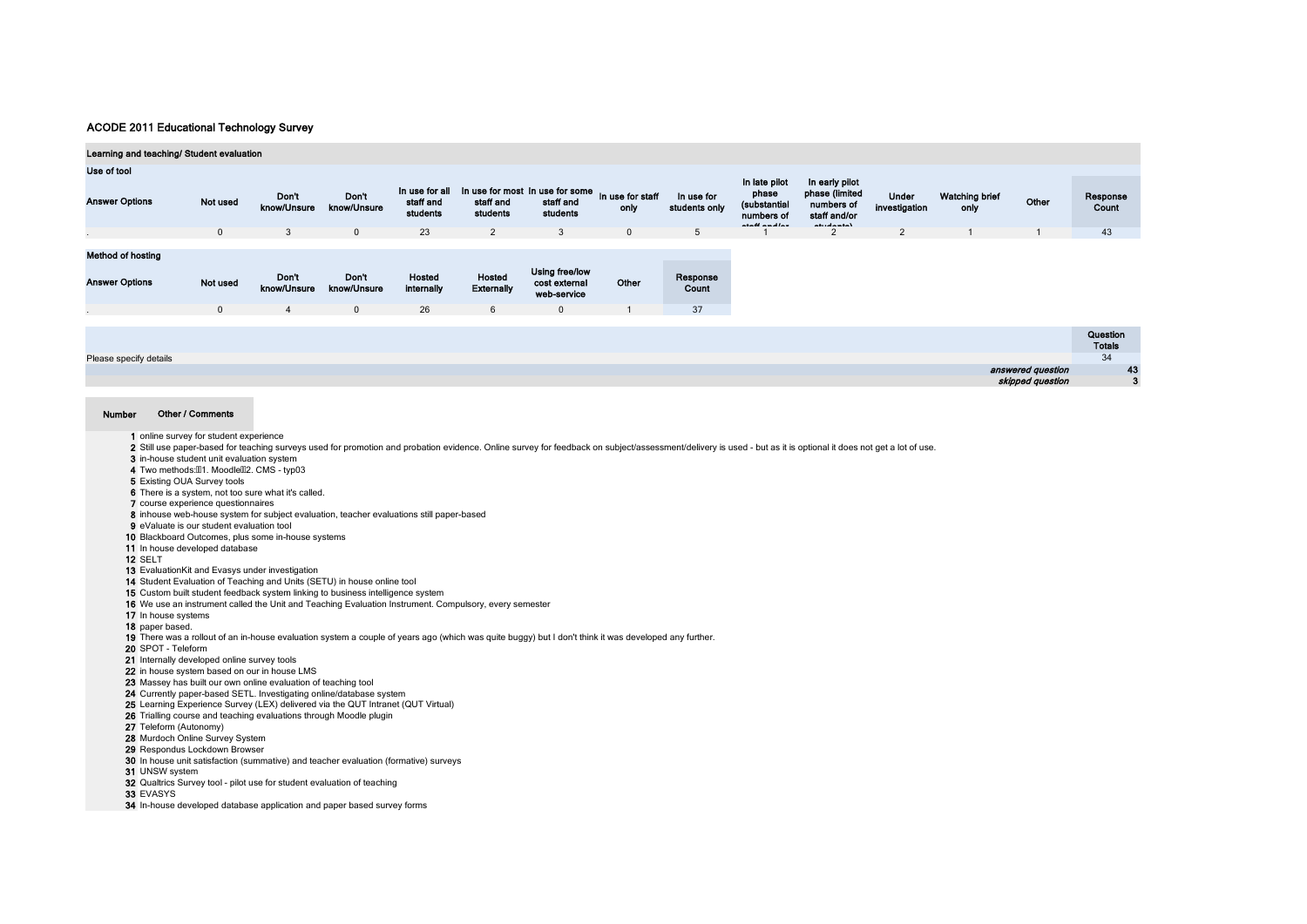| Portal environment(s)  |                |                                         |                             |                                                          |                          |                             |                                                                  |                                                           |                               |                               |                   |                   |
|------------------------|----------------|-----------------------------------------|-----------------------------|----------------------------------------------------------|--------------------------|-----------------------------|------------------------------------------------------------------|-----------------------------------------------------------|-------------------------------|-------------------------------|-------------------|-------------------|
| Use of tool            |                |                                         |                             |                                                          |                          |                             | In late pilot                                                    | In early pilot                                            |                               |                               |                   |                   |
| <b>Answer Options</b>  | Not used       | In use for all<br>staff and<br>students | staff and<br>students       | In use for most In use for some<br>staff and<br>students | In use for staff<br>only | In use for<br>students only | phase<br>(substantial<br>numbers of<br>staff and/or<br>students) | phase (limited<br>numbers of<br>staff and/or<br>students) | <b>Under</b><br>investigation | <b>Watching brief</b><br>only | Other             | Response<br>Count |
|                        | $\overline{4}$ | 16                                      |                             | $\overline{1}$                                           | $\mathbf 0$              | $\overline{7}$              | 0                                                                | 2                                                         | $\overline{4}$                |                               | $\overline{2}$    | 38                |
| Method of hosting      |                |                                         |                             |                                                          |                          |                             |                                                                  |                                                           |                               |                               |                   |                   |
| <b>Answer Options</b>  | Not used       | Hosted<br>internally                    | Hosted<br><b>Externally</b> | Using free/low<br>cost external<br>web-service           | Other                    | Response<br>Count           |                                                                  |                                                           |                               |                               |                   |                   |
|                        | $\mathbf 0$    | 25                                      | $\mathbf 0$                 | $\mathbf 0$                                              |                          | 26                          |                                                                  |                                                           |                               |                               |                   |                   |
|                        |                |                                         |                             |                                                          |                          |                             |                                                                  |                                                           |                               |                               |                   | Question          |
|                        |                |                                         |                             |                                                          |                          |                             |                                                                  |                                                           |                               |                               |                   | <b>Totals</b>     |
| Please specify details |                |                                         |                             |                                                          |                          |                             |                                                                  |                                                           |                               |                               |                   | 25                |
|                        |                |                                         |                             |                                                          |                          |                             |                                                                  |                                                           |                               |                               | answered question | 38                |
|                        |                |                                         |                             |                                                          |                          |                             |                                                                  |                                                           |                               |                               | skipped question  | 8                 |

- 1 Sakai functions as portal 2 Using the Bb portal to provide this for staff and students
- 3 in-house service (my.monash)
- 4 Legacy product based upon Oracle PortalllActively investigating major upgrade
- 5 Unsure
- 6 investigating the development of an Ed Tech portal to support teaching staff.[[[[[[[[[[[[[]]]][[[[]]][[]] on students and staff
- 7 JCU corporate website using Stellant CMS (bought out by Oracle), deploying portal via that tech is on the radar.
- 8 OASIS is out portal
- 9 Student portal is used to get grades, timetables and access to other elearning systems.
- 10 Staff and student portals developed in house
- 11 uPortal system called UniCentral for single sign-on to multiple systems
- 12 Separate Staff and Student Portals
- 13 UQ has its own my.UQ Portal for Staff and Students.
- 14 We have both staff and student portals
- 15 Luminis portal with Banner
- 16 Currently developing a new portal for staff and students.
- 17 MyUWA Portal InHouse
- 18 Oracle portal nearing pilot release
- 19 Our in house LMS effectively acts as a portal environment
- 20 QUT Virtual IntranetlllStudent Gateway (available end April 2011)
- 21 Oracle ALUI used by all staff and students. MyWeb in-house system) used by one faculty. Edlinked (in-house system) used by one faculty.
- 22 Home grown pseudo portal
- 23 Open source student portal (?) hosted internally. Staff version coming
- 24 Oracle (through CampusEAI)
- 25 Not sure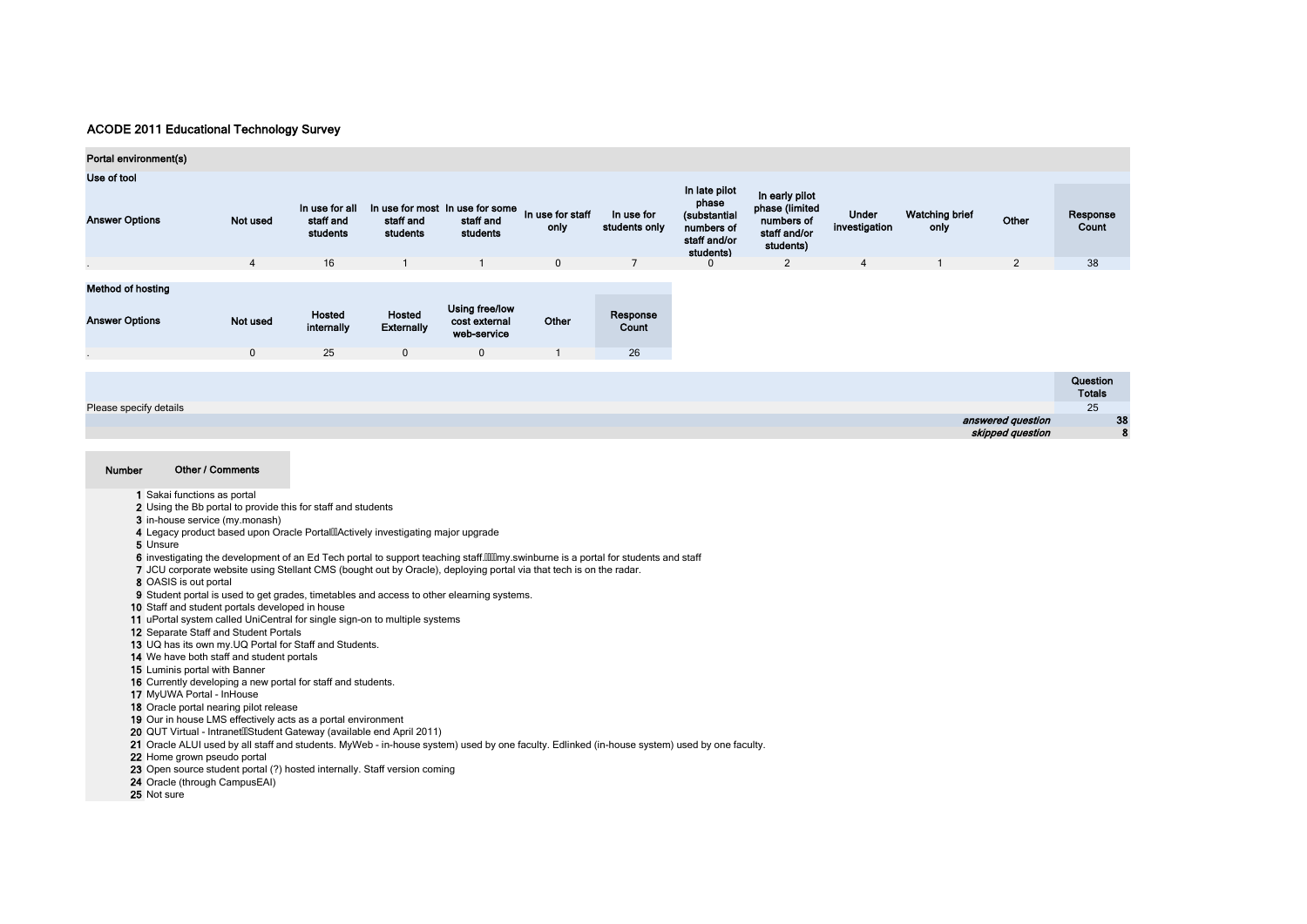| Student management system                  |                          |                             |                                         |                                                                           |                                                 |                       |                             |                                                                                   |                                                                             |                        |                               |                  |                           |
|--------------------------------------------|--------------------------|-----------------------------|-----------------------------------------|---------------------------------------------------------------------------|-------------------------------------------------|-----------------------|-----------------------------|-----------------------------------------------------------------------------------|-----------------------------------------------------------------------------|------------------------|-------------------------------|------------------|---------------------------|
| Use of tool                                |                          |                             |                                         |                                                                           |                                                 |                       |                             |                                                                                   |                                                                             |                        |                               |                  |                           |
| <b>Answer Options</b>                      | Not used                 | Don't<br>know/Unsure        | In use for all<br>staff and<br>students | In use for most In use for some In use for staff<br>staff and<br>students | staff and<br>students                           | only                  | In use for<br>students only | In late pilot<br>phase<br>(substantial<br>numbers of<br>staff and/or<br>students) | In early pilot<br>phase (limited<br>numbers of<br>staff and/or<br>students) | Under<br>investigation | <b>Watching brief</b><br>only | Other            | Response<br>Count         |
|                                            |                          | $\mathbf{3}$                | 30                                      |                                                                           | $\overline{0}$                                  | 3                     | 3                           | $\mathbf{0}$                                                                      |                                                                             | $\mathbf 0$            | $\mathbf 0$                   | $\overline{0}$   | 42                        |
| Method of hosting<br><b>Answer Options</b> | Not used<br>$\mathbf{0}$ | <b>Don't</b><br>know/Unsure | Hosted<br>internally<br>35              | Hosted<br><b>Externally</b><br>$\mathbf{0}$                               | Using free/low<br>cost external<br>$\mathbf{0}$ | Other<br>$\mathbf{0}$ | Response<br>Count<br>36     |                                                                                   |                                                                             |                        |                               |                  |                           |
|                                            |                          |                             |                                         |                                                                           |                                                 |                       |                             |                                                                                   |                                                                             |                        |                               |                  | Question<br><b>Totals</b> |
| Please specify details                     |                          |                             |                                         |                                                                           |                                                 |                       |                             |                                                                                   |                                                                             |                        |                               |                  | 36                        |
|                                            |                          |                             |                                         |                                                                           |                                                 |                       |                             |                                                                                   |                                                                             |                        | answered question             |                  | 42                        |
|                                            |                          |                             |                                         |                                                                           |                                                 |                       |                             |                                                                                   |                                                                             |                        |                               | skipped question | 4                         |

| Number | Other / Comments |
|--------|------------------|
|        |                  |

- 1 Peoplesoft ( x 7 respondants)<br>
2 Callista ( x 9 respondants)<br>
3 StudentOne ( x 5 respondants)
	- $(x 9$  respondants)
- $(x 5$  respondants)
- 4 SCT BANNER (x 2 responses)
- 5 JadeSMS (x 2 responses)
- to built more functionality very cost-
- 
- 6 effectively. Administrators are very happy
- 7 Currently under redevelopment, new system will have the possibility of providing students with continuous assessment results and assignment submission.
- 8 Technology One 9 ASCOL
- 
- 
- 10 Ci by Technology one 11 SISOne from TechnologyOne
- 12 Technology One

13 TechOne

- 
- 14 Campus Solutions Higher EdlIAPTUS (in house) VET
- 

15 Locally developed system called ARION 16 Integrated system of commercial student management tools and in house LMS back end functionaity

17 Own inhouse system but looking to change.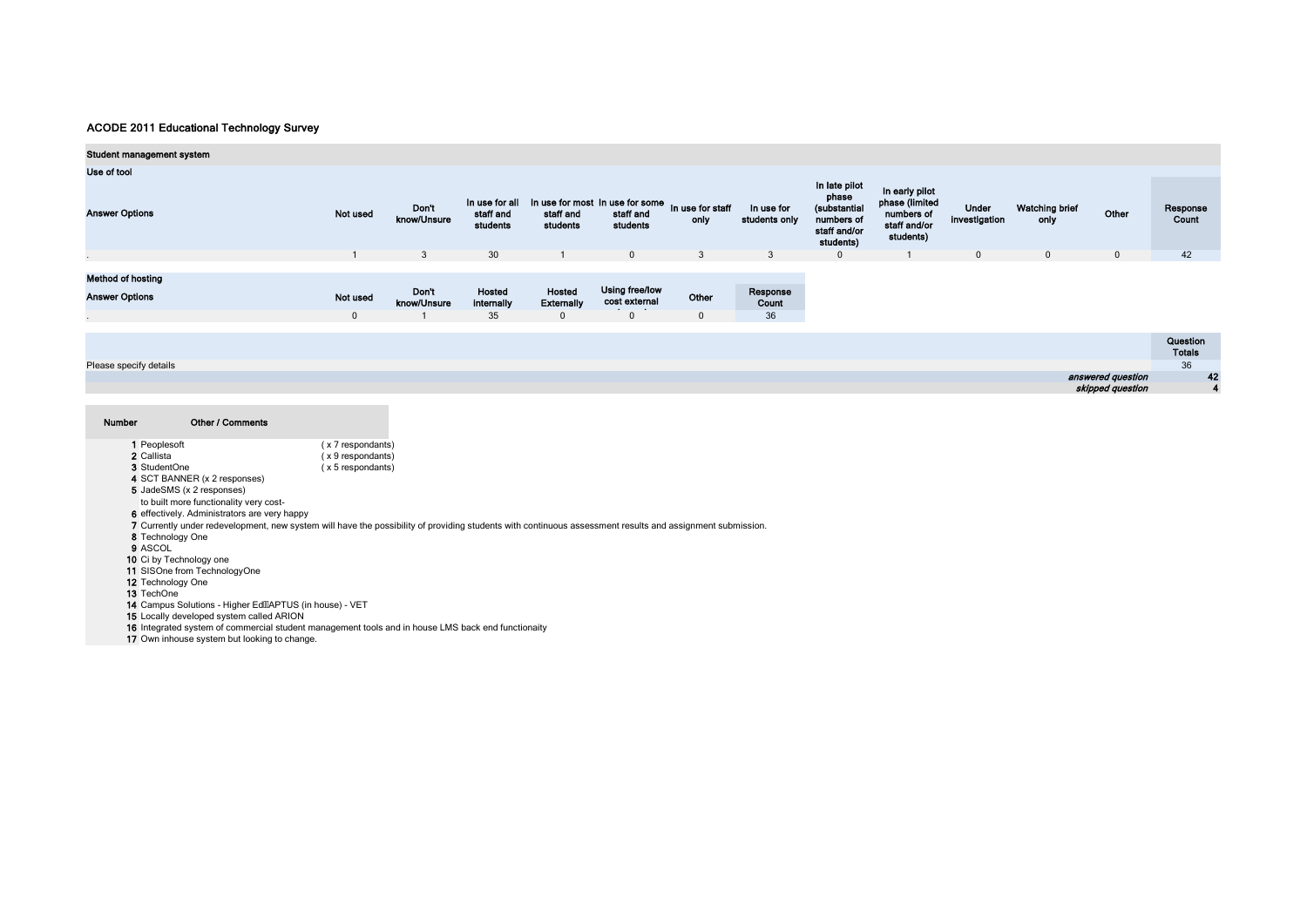| <b>Library system</b>    |              |                      |                                         |                                                                           |                                                |                |                             |                                                      |                                                                                            |                        |                        |              |                           |
|--------------------------|--------------|----------------------|-----------------------------------------|---------------------------------------------------------------------------|------------------------------------------------|----------------|-----------------------------|------------------------------------------------------|--------------------------------------------------------------------------------------------|------------------------|------------------------|--------------|---------------------------|
| Use of tool              |              |                      |                                         |                                                                           |                                                |                |                             |                                                      |                                                                                            |                        |                        |              |                           |
| <b>Answer Options</b>    | Not used     | Don't<br>know/Unsure | In use for all<br>staff and<br>students | In use for most In use for some In use for staff<br>staff and<br>students | staff and<br>students                          | only           | In use for<br>students only | In late pilot<br>phase<br>(substantial<br>numbers of | In early pilot<br>phase (limited<br>numbers of<br>staff and/or<br><b>Contract Contract</b> | Under<br>investigation | Watching brief<br>only | Other        | Response<br>Count         |
|                          |              | 9                    | 31                                      |                                                                           |                                                | $\overline{0}$ | $\mathbf{0}$                | $\Omega$                                             | $\mathbf{0}$                                                                               | $\mathbf{0}$           | $\mathbf 0$            | $\mathbf{0}$ | 43                        |
| <b>Method of hosting</b> |              |                      |                                         |                                                                           |                                                |                |                             |                                                      |                                                                                            |                        |                        |              |                           |
| <b>Answer Options</b>    | Not used     | Don't<br>know/Unsure | Hosted<br>internally                    | Hosted<br><b>Externally</b>                                               | Using free/low<br>cost external<br>web-service | Other          | Response<br>Count           |                                                      |                                                                                            |                        |                        |              |                           |
|                          | $\mathbf{0}$ | 4                    | 19                                      | 6                                                                         | $\mathbf{0}$                                   |                | 30                          |                                                      |                                                                                            |                        |                        |              |                           |
|                          |              |                      |                                         |                                                                           |                                                |                |                             |                                                      |                                                                                            |                        |                        |              |                           |
|                          |              |                      |                                         |                                                                           |                                                |                |                             |                                                      |                                                                                            |                        |                        |              | Question<br><b>Totals</b> |

Please specify details

#### Number

Other / Comments

1 Library system - Virtua (the vendor is VTLS)

2 Voyager

3 Millennium is the main Library Management System & we run WebPac interfaces000000 Search (scholarly discovery)000Under trial for new scholarly discovery tool: DPrimo + Primo Central from Ex Libris DSummon from Serials So 4 Athena

26 43 3

answered question

skipped question

5 ??

6 Horizon

7 Greenstone for eReserve, Blackboard for Community used by LIbrary

8 Utilises many different types of online systems to enable staff and students easy access to electronic and physical resources.

9 Member of UNILINK

10 Voyager system developed collaboratively by a consortium of NZ Universities 11 Millennium Library Management system

12 We have a system - can't think what it is though!

13 Voyager

14 Millenium

15 Ex Libris

16 Voyager

17 new system launched a year or so ago

18 Encore

- 19 A range of systems hosted internally and externally
- 20 Innopac
- 21 Voyager 22 Millenium

23 Voyager 24 Summon

25 Voyager

26 Ex Libris (distributor) Voyager (system)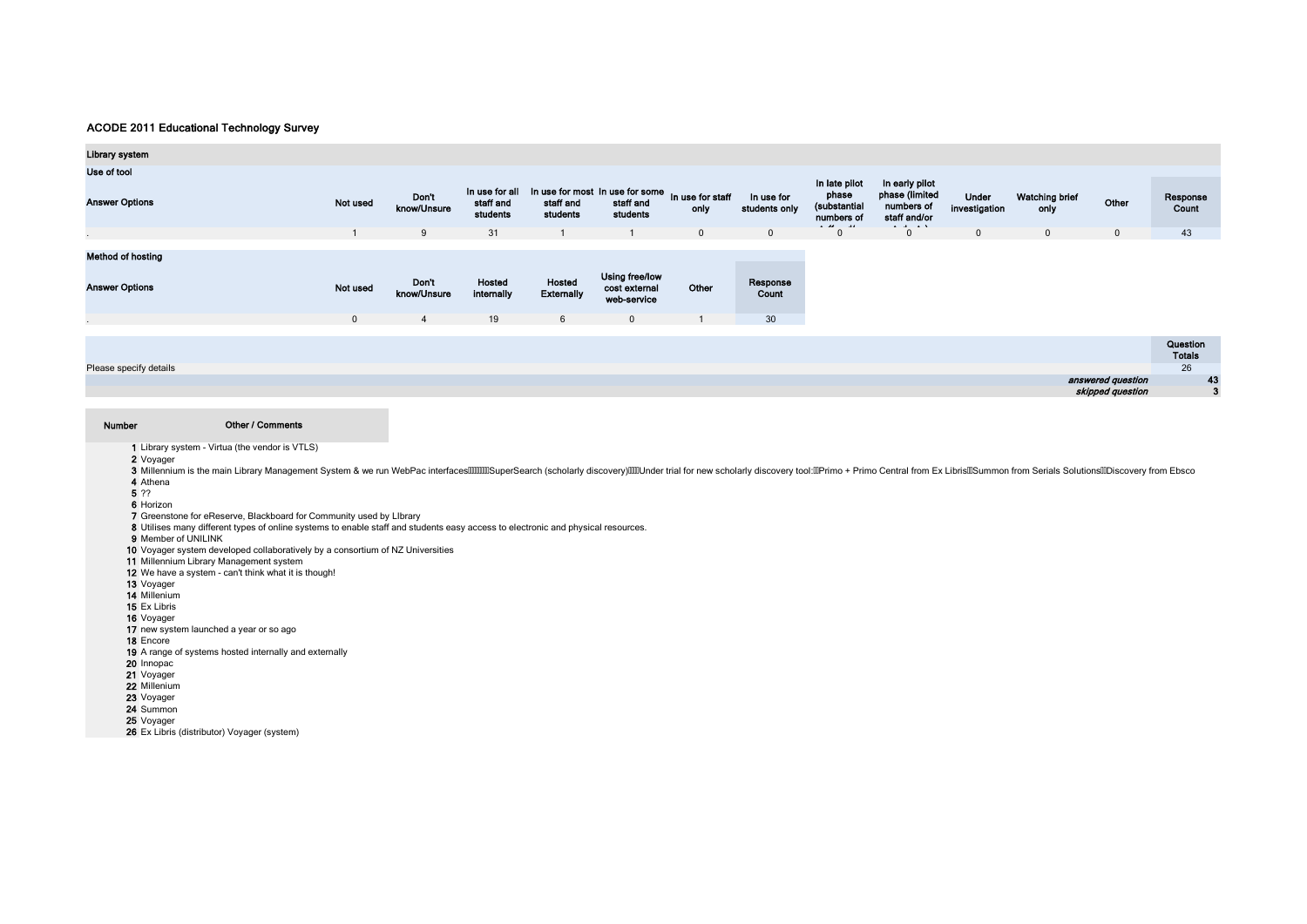## Service desk software solution / job tracking software

| Use of tool              |          |                      |                                         |                             |                                                          |                          |                             |                                                                                             |                                                                             |                        |                               |       |                                            |
|--------------------------|----------|----------------------|-----------------------------------------|-----------------------------|----------------------------------------------------------|--------------------------|-----------------------------|---------------------------------------------------------------------------------------------|-----------------------------------------------------------------------------|------------------------|-------------------------------|-------|--------------------------------------------|
| <b>Answer Options</b>    | Not used | Don't<br>know/Unsure | In use for all<br>staff and<br>students | staff and<br>students       | In use for most In use for some<br>staff and<br>students | In use for staff<br>only | In use for<br>students only | In late pilot<br>phase<br>(substantial<br>numbers of<br>staff and/or<br><b>Anton Access</b> | In early pilot<br>phase (limited<br>numbers of<br>staff and/or<br>students) | Under<br>investigation | <b>Watching brief</b><br>only | Other | Response<br>Count                          |
|                          |          | $\overline{2}$       | 25                                      | 3                           | 3                                                        | 8                        |                             | $\mathbf{0}$                                                                                | $\mathbf{0}$                                                                |                        | $\mathbf 0$                   |       | 43                                         |
|                          |          |                      |                                         |                             |                                                          |                          |                             |                                                                                             |                                                                             |                        |                               |       |                                            |
| <b>Method of hosting</b> |          |                      |                                         |                             |                                                          |                          |                             |                                                                                             |                                                                             |                        |                               |       |                                            |
| <b>Answer Options</b>    | Not used | Don't<br>know/Unsure | Hosted<br>internally                    | Hosted<br><b>Externally</b> | Using free/low<br>cost external                          | Other                    | Response<br>Count           |                                                                                             |                                                                             |                        |                               |       |                                            |
|                          |          | $\overline{a}$       | 27                                      |                             |                                                          | $\mathbf{0}$             | 32                          |                                                                                             |                                                                             |                        |                               |       |                                            |
|                          |          |                      |                                         |                             |                                                          |                          |                             |                                                                                             |                                                                             |                        |                               |       |                                            |
|                          |          |                      |                                         |                             |                                                          |                          |                             |                                                                                             |                                                                             |                        |                               |       | <b>Contract Contract Contract Contract</b> |

|                        | <b>QUESUON</b>               |
|------------------------|------------------------------|
|                        | <b>Totals</b>                |
| Please specify details | 30 <sub>0</sub><br><u>vv</u> |
| answered question      |                              |
| skipped question       |                              |
|                        |                              |

| Number | Other / Comments                                                                            |
|--------|---------------------------------------------------------------------------------------------|
|        | 1 Track-IT (a commercial system)                                                            |
|        | 2 We use an old version of "RT" request tracker, and are piloting Jira.                     |
|        | 3 Remedy                                                                                    |
|        | 4 Remedy                                                                                    |
|        | 5 I think this is Remedy                                                                    |
|        | 6 Infohelp for central IT helpdesk and other areas also use this.                           |
|        | 7 HP sevice desk                                                                            |
|        | 8 HP Openview, plus an in-house developed one                                               |
|        | 9 System is called ITSM and is ticket based allowing staff and students to track their job. |
|        | 10 HEAT                                                                                     |
|        | 11 RightNow                                                                                 |
|        | 12 Service Now!                                                                             |
|        | 13 UQ have a number of system. IIICentral- Frontrange ITSM                                  |
|        | 14 We use LYNX                                                                              |
|        | CA Service Desk, staff only, hosted                                                         |
|        | 15 internally RightNow CRM, staff and                                                       |
|        | 16 Pretty sure they use Frontrange as a CRM.                                                |
|        | 17 Service Now                                                                              |
|        | 18 CA Servicedesk in central IT, someothers used departmentally                             |
|        | 19 Remedy                                                                                   |
|        | 20 standard tracking software - Resolve I think its called                                  |
|        | 21 Not sure of software name                                                                |
|        | 22 Touchpaper                                                                               |
|        | <b>23 ITSM</b>                                                                              |
|        | 24 Quantum (QWeb)                                                                           |
|        | 25 Landesk                                                                                  |
|        | 26 Altiris                                                                                  |
|        | 27 Service Desk Express, evaluating replacements at present                                 |
|        | 28 Quetzel                                                                                  |
|        | 29 OneHelp                                                                                  |
|        | 30 FrontRange                                                                               |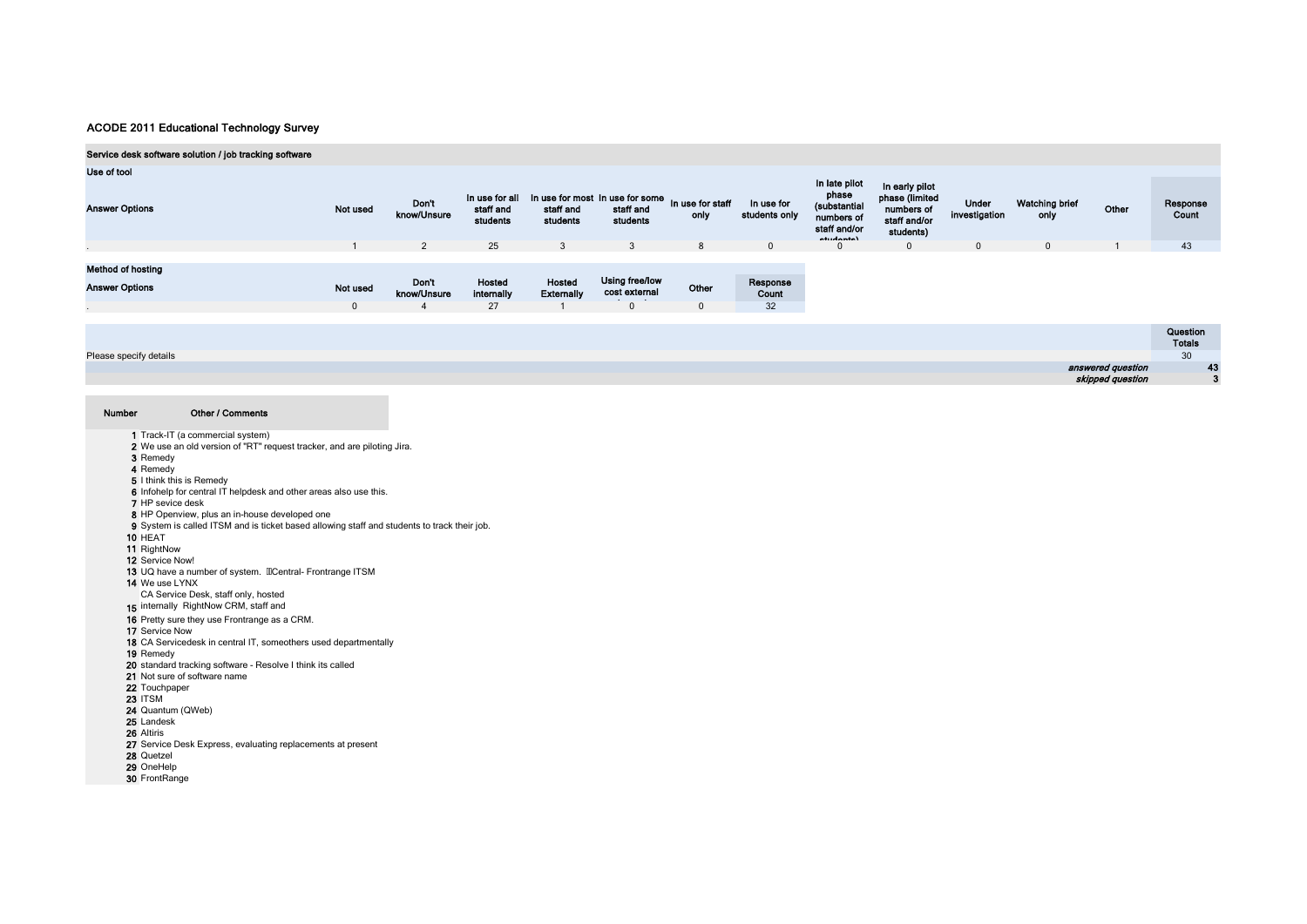| Institutional research repository                 |                |                      |                                         |                                                                           |                                                |       |                             |                                                                                   |                                                                             |                        |                        |                   |                           |    |
|---------------------------------------------------|----------------|----------------------|-----------------------------------------|---------------------------------------------------------------------------|------------------------------------------------|-------|-----------------------------|-----------------------------------------------------------------------------------|-----------------------------------------------------------------------------|------------------------|------------------------|-------------------|---------------------------|----|
| Use of tool                                       |                |                      |                                         |                                                                           |                                                |       |                             |                                                                                   |                                                                             |                        |                        |                   |                           |    |
| <b>Answer Options</b>                             | Not used       | Don't<br>know/Unsure | In use for all<br>staff and<br>students | In use for most In use for some In use for staff<br>staff and<br>students | staff and<br>students                          | only  | In use for<br>students only | In late pilot<br>phase<br>(substantial<br>numbers of<br>staff and/or<br>students) | In early pilot<br>phase (limited<br>numbers of<br>staff and/or<br>students) | Under<br>investigation | Watching brief<br>only | Other             | Response<br>Count         |    |
|                                                   | $\overline{2}$ | 5                    | 8                                       | $\overline{4}$                                                            | 5 <sup>5</sup>                                 | 14    | $\mathbf{0}$                | 0                                                                                 |                                                                             | $\overline{2}$         | $\mathbf{0}$           | $\mathbf{0}$      | 41                        |    |
| <b>Method of hosting</b><br><b>Answer Options</b> | Not used       | Don't<br>know/Unsure | Hosted<br>internally                    | Hosted<br><b>Externally</b>                                               | Using free/low<br>cost external<br>web-service | Other | Response<br>Count           |                                                                                   |                                                                             |                        |                        |                   |                           |    |
|                                                   |                | $\overline{4}$       | 19                                      | $\mathbf{3}$                                                              | $\mathbf{0}$                                   |       | 28                          |                                                                                   |                                                                             |                        |                        |                   |                           |    |
|                                                   |                |                      |                                         |                                                                           |                                                |       |                             |                                                                                   |                                                                             |                        |                        |                   | Question<br><b>Totals</b> |    |
| Please specify details                            |                |                      |                                         |                                                                           |                                                |       |                             |                                                                                   |                                                                             |                        |                        |                   | 28                        |    |
|                                                   |                |                      |                                         |                                                                           |                                                |       |                             |                                                                                   |                                                                             |                        |                        | answered guestion |                           | 41 |

|                   | --- |
|-------------------|-----|
| answered question |     |
| skipped question  |     |

#### Number Other / Comments

1 RMO is used, not sure if in-house or purchased.

2 Research system - USC calls it Coast Research Database but the actual system is Vital (the vendor is VTLS)

3 We use Research Online to hold the files (hosted externally) and have an in-house developed system to provide an interface to staff to manage and index their publications and research profile.

4 LaRDS (research data) MARROW (meta data) MResearch Master (administration data)

5 Sorry I do not know the underlying platform and I have been unable to find out quickly

6 Epigeum

7 Think it is in-house built, not too sure.

8 Swinburne Research Bank -- hosted by Library

9 ePrints (open-source) repository plus internal research management system

10 Script database

11 Off the shelf product, Under development

12 ANU Research Information Enterprise System - Developed In House

13 Local system currently being developed (code name IRIS)

14 Library eSpace

15 Library Research Online

16 InfoEd

17 Using Intersect and internal stores

18 Research+ developed in UK - not sure if it is hosted locally though I suspect it is.

19 RIMS

20 Internally developed

21 ePrints and others

22 Vital

23 DSpace - hosted for Waikato and external institutions

24 in house version of e-prints

25 In house developed database

26 Equella

27 Research Master

28 IRIS